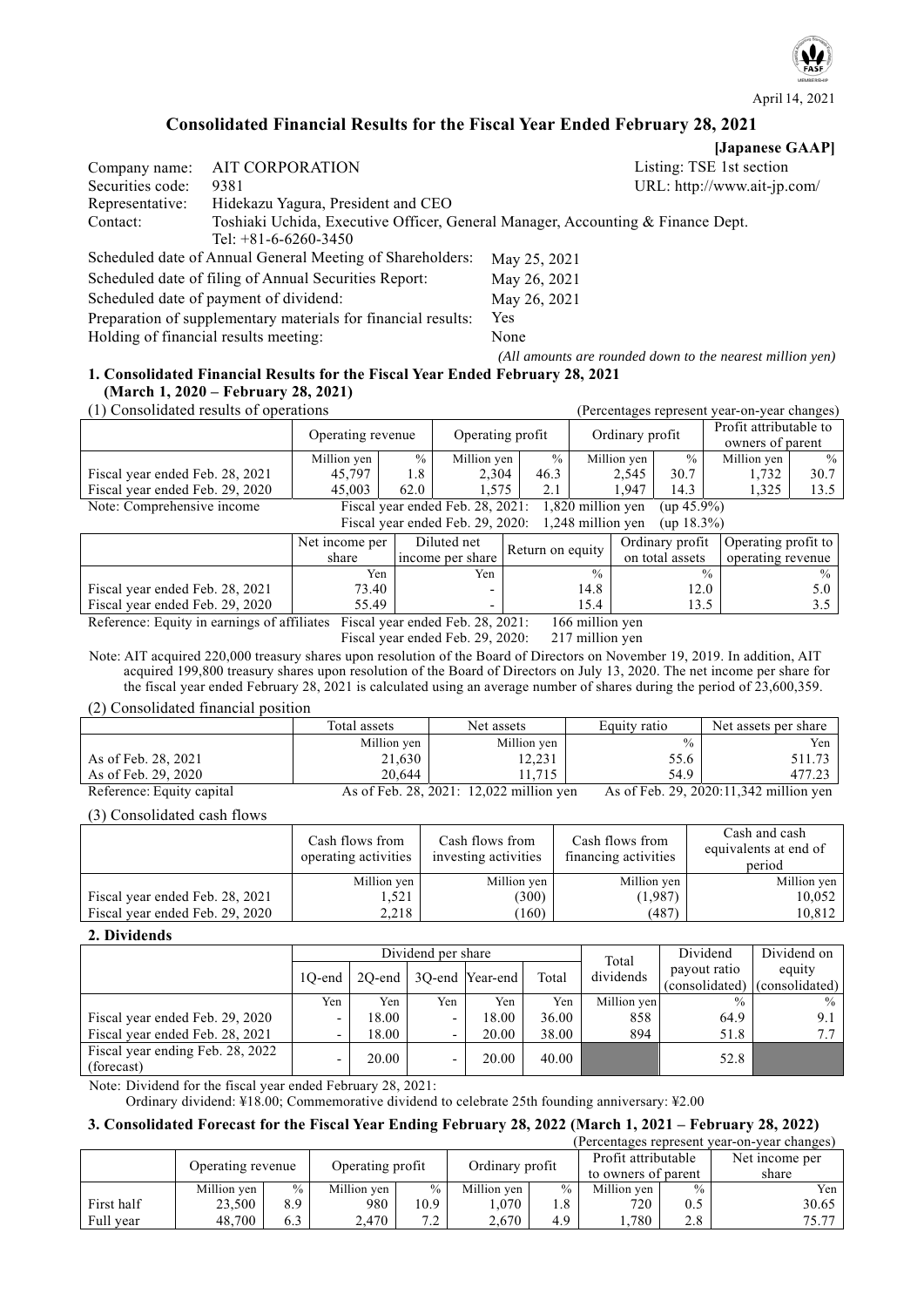### **\* Notes**

(1) Changes in significant subsidiaries during the period (changes in specified subsidiaries resulting in changes in scope of consolidation): Yes

Newly added: -

Excluded: 1, Nisshin Trans Consolidator Co., Ltd.

(2) Changes in accounting policies and accounting-based estimates, and restatements

| 1) Changes in accounting policies due to revisions in accounting standards, others:  |                   | None                             |                   |
|--------------------------------------------------------------------------------------|-------------------|----------------------------------|-------------------|
| 2) Changes in accounting policies other than 1) above:                               |                   | None                             |                   |
| 3) Changes in accounting-based estimates:                                            |                   | None                             |                   |
| 4) Restatements:                                                                     | None              |                                  |                   |
| (3) Number of outstanding shares (common stock)                                      |                   |                                  |                   |
| 1) Number of shares outstanding at the end of the period (including treasury shares) |                   |                                  |                   |
| As of Feb. 28, 2021:                                                                 | 23,913,600 shares | As of Feb. 29, 2020:             | 23,913,600 shares |
| 2) Number of treasury shares at the end of the period                                |                   |                                  |                   |
| As of Feb. 28, 2021:                                                                 | $419,912$ shares  | As of Feb. 29, 2020:             | 146,733 shares    |
| 3) Average number of shares during the period                                        |                   |                                  |                   |
| Fiscal year ended Feb. 28, 2021:                                                     | 23,600,359 shares | Fiscal year ended Feb. 29, 2020: | 23,892,292 shares |

# **Reference: Summary of Non-consolidated Financial Results Non-consolidated Financial Results for the Fiscal Year Ended February 28, 2021 (March 1, 2020 – February 28, 2021)**

| (1) Non-consolidated results of operations |                   |               |                  |       |                 |               | (Percentages represent year-on-year changes) |               |
|--------------------------------------------|-------------------|---------------|------------------|-------|-----------------|---------------|----------------------------------------------|---------------|
|                                            | Operating revenue |               | Operating profit |       | Ordinary profit |               | Profit                                       |               |
|                                            | Million ven       | $\frac{0}{0}$ | Million ven      | $\%$  | Million ven     | $\frac{0}{0}$ | Million ven                                  | $\frac{0}{0}$ |
| Fiscal year ended Feb. 28, 2021            | 24,282            | 10.6          | . 329            | 56.6  | .668            | 20.9          |                                              | 18.4          |
| Fiscal year ended Feb. 29, 2020            | 21.959            | (0.9)         | 849              | (7.3) | .379            | 38.8          | 990                                          | 48.0          |

|                                 | Net income per share | Diluted net income per share |
|---------------------------------|----------------------|------------------------------|
|                                 | Yen                  | Yen                          |
| Fiscal year ended Feb. 28, 2021 | 49.70                |                              |
| Fiscal year ended Feb. 29, 2020 | 41.47                |                              |

### (2) Non-consolidated financial position

|                     | Total assets | Net assets                       | Equity ratio  | Net assets per share             |
|---------------------|--------------|----------------------------------|---------------|----------------------------------|
|                     | Million yen  | Million yen                      | $\frac{0}{0}$ | Yen                              |
| As of Feb. 28, 2021 | 12,143       | 9,603                            | 79.1          | 408.75                           |
| As of Feb. 29, 2020 | 1.251        | 9.530                            | 84.7          | 401.01                           |
|                     |              | $\lambda$ CP-1 20 2021 0.602 111 |               | $\lambda$ CF 1 20 2020 0.520 111 |

Reference: Shareholders' equity As of Feb. 28, 2021: 9,603 million yen As of Feb. 29, 2020: 9,530 million yen

Reason for differences between non-consolidated financial results for the fiscal years ended February 29, 2020 and February 28, 2021

The volume of cargo was low, especially for apparel, mainly because people stayed home for safety. However, the volume of household goods remained firm. To receive more orders, there were many activities for the use of online sales meetings and implementation of the digital transformation. Service menu expansion and upgrades also contributed to more effective sales activities. In addition, operating revenue benefited from a significant increase in sea freight rates.

Results of operations also reflected measures to reduce the cost of sales, such as by ending the outsourcing of some customs clearance activities. There were also measures involving selling, general and administrative expenses to aim for higher earnings, including measures to hold down personnel expenses and minimize outsourcing expenses.

For these reasons, operating revenue, operating profit, ordinary profit and profit were all higher than in the previous fiscal year.

The current financial report is not subject to audit by certified public accountants or auditing firms.

Cautionary statement with respect to forecasts of future performance and other special items

Forward-looking statements in these materials are based on certain assumptions judged to be valid and information currently available to AIT. These statements are not promises by AIT regarding future performance. Actual performance may differ significantly from these forecasts for a number of reasons. Please refer to "1. Overview of Results of Operations, (4) Outlook" on page 4 of the attachments regarding preconditions or other related matters for forecasts shown above.

Financial results meeting and supplementary information

AIT has canceled this year's financial results meeting for institutional investor and analysts for the safety of participants in order to in order to prevent the spread of COVID-19. AIT plans to post materials that would have been used for this year's financial results meeting on its website.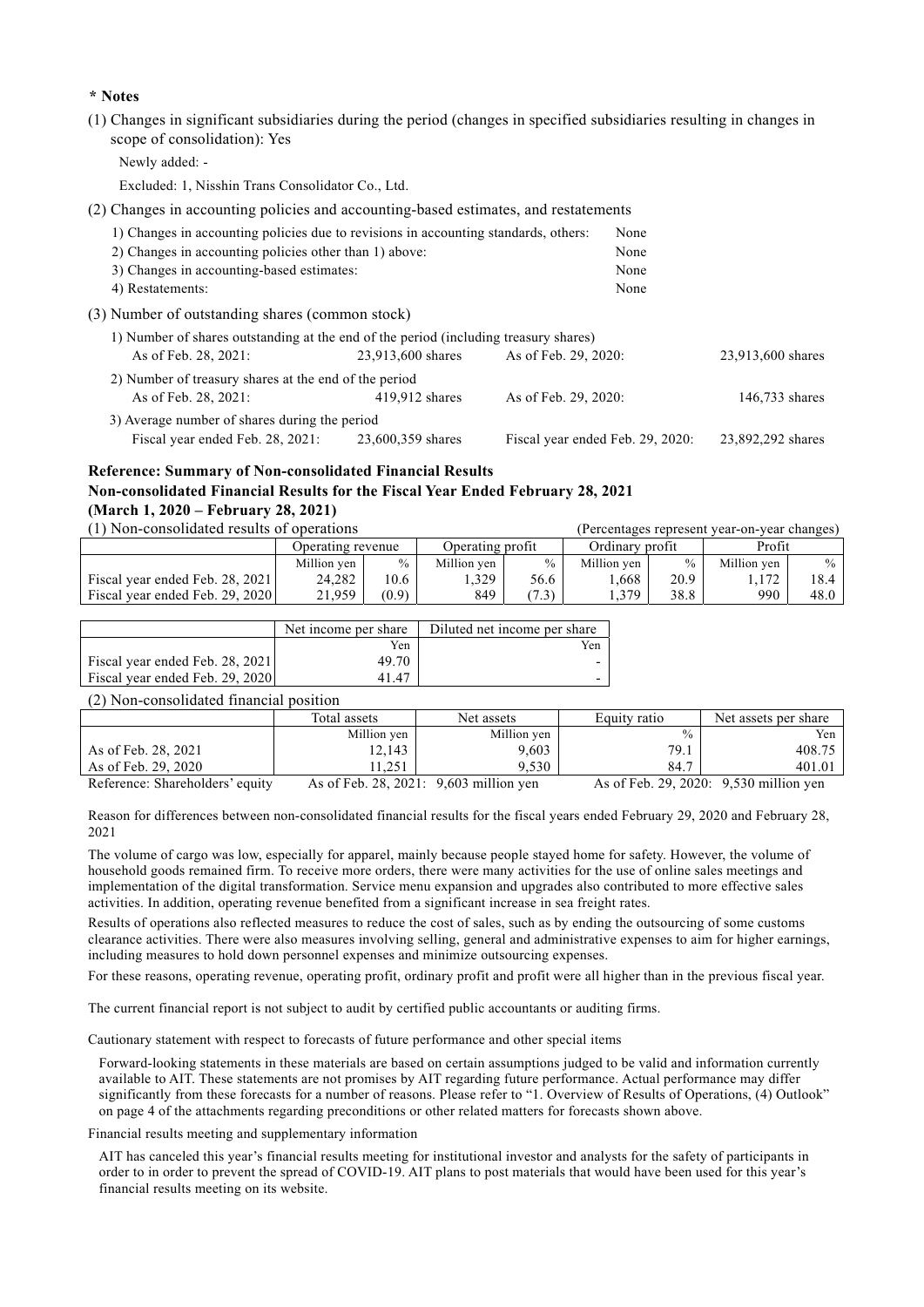# Contents of Attachments

| $\overline{2}$ |
|----------------|
| 2              |
| 3              |
| 3              |
| 4              |
| 5              |
| 6              |
| 6              |
| 8              |
| 10             |
| 12             |
| 14             |
| 14             |
| 14             |
| 14             |
| 14             |
| 14             |
| 18             |
| 18             |
|                |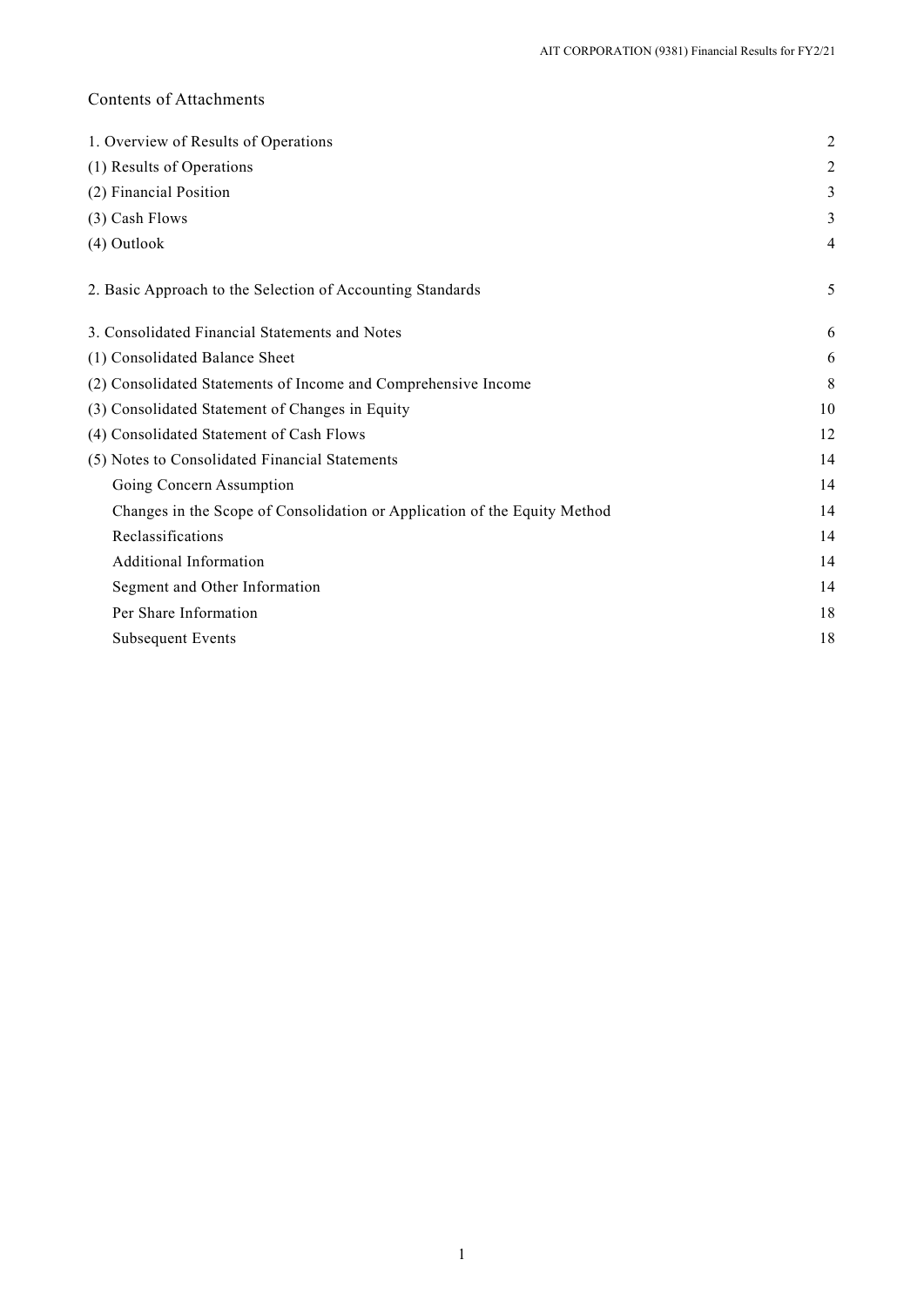# **1. Overview of Results of Operations**

# **(1) Results of Operations**

During the fiscal year ended February 28, 2021, the business climate was challenging in Japan because of a rapid economic downturn caused by restrictions on economic activity due to the COVID-19 crisis. After the end of Japan's state of emergency in May 2020, economic activity slowly resumed along with measures to prevent the spread of infections. Although manufacturing and consumer spending started to recover, the economic outlook is still uncertain because it is still impossible to predict when this crisis will end.

The business climate for operations of the AIT Group was affected by COVID-19 in the fiscal year's first quarter as China extended the Spring Festival holiday and the movement of cargo in China temporarily stopped. In Japan, there was a big decline in economic activity because of the declaration of a state of emergency and other factors. Concerns about a further downturn in consumer spending increased as a result.

To continue business operations in this challenging environment, the AIT Group is using teleworking as well as online meetings for sales and other purposes. The current priority is receiving orders involving shipments of goods by sea from China and Southeast Asia to Japan. There are also many sales activities to receive orders for services associated with imports and exports, such as customs clearance, delivery, inspections, needle detection and processing.

During the fiscal year, consumer spending in Japan plummeted because of severe limitations on the ability to go out due to the COVID-19 crisis. Most significantly, this caused a decline in the volume of apparel shipments handled thorough the fiscal year by the AIT Group, primarily for current customers. On the other hand, the big increase in the amount of time people spend at home resulted in consistently high volume of cargo for products required for household activities, such as household and other miscellaneous products, home appliances, and other products. The higher volume of household goods offset the decline in the apparel category.

Beginning in the fiscal year's third quarter, there has been a global shortage of shipping containers due to the recovery of international cargo shipping demand. The resulting significant increase in freight rates, including on some of the routes served by the AIT Group, was one reason for higher earnings. Earnings also benefited from steps to hold down personnel expenses and reexamine other expenses as well as from a reduction in expenses for sales activities resulting from telework and other reasons.

Operating revenue increased 1.8% year-on-year to 45,797 million yen, and earnings were significantly higher at all levels mainly due to measures to hold down selling, general and administrative expenses. As a result, operating profit was up 46.3% to 2,304 million yen, ordinary profit was up 30.7% to 2,545 million yen and profit attributable to owners of parent increased 30.7% to 1,732 million yen.

Results by business segment are as follows.

In Other, which is not a reportable segment, U.S. subsidiary AIT International of America, Inc. terminated its operations on February 29, 2020 and completed its liquidation on March 16, 2021. This company is included in the consolidated financial statements because liquidation had not been completed as of February 28, 2021.

# **1) Japan**

The volume of cargo was low, especially for apparel, mainly because people stayed home for safety. To receive more orders, there were many activities for the use of online sales meetings and implementation of the digital transformation. One example is the use of the digital transformation to start offering a service that uses the cloud for every import processing step from customs clearance requests to issuing invoices.

Due to these activities, the number of containers handled in the sea freight sector increased 3.3% from one year earlier to 260,249 TEU for imports and the total for imports and exports was about the same, increasing 2.3% to 274,170 TEU. Customs clearance orders decreased 3.9% to 140,317 as the volume of apparel was low.

As a result, operating revenue increased 4.3% to 36,961 million yen. Segment profit increased 49.9% to 1,607 million yen mainly because of measures to hold down personnel expenses and expenses for sales activities.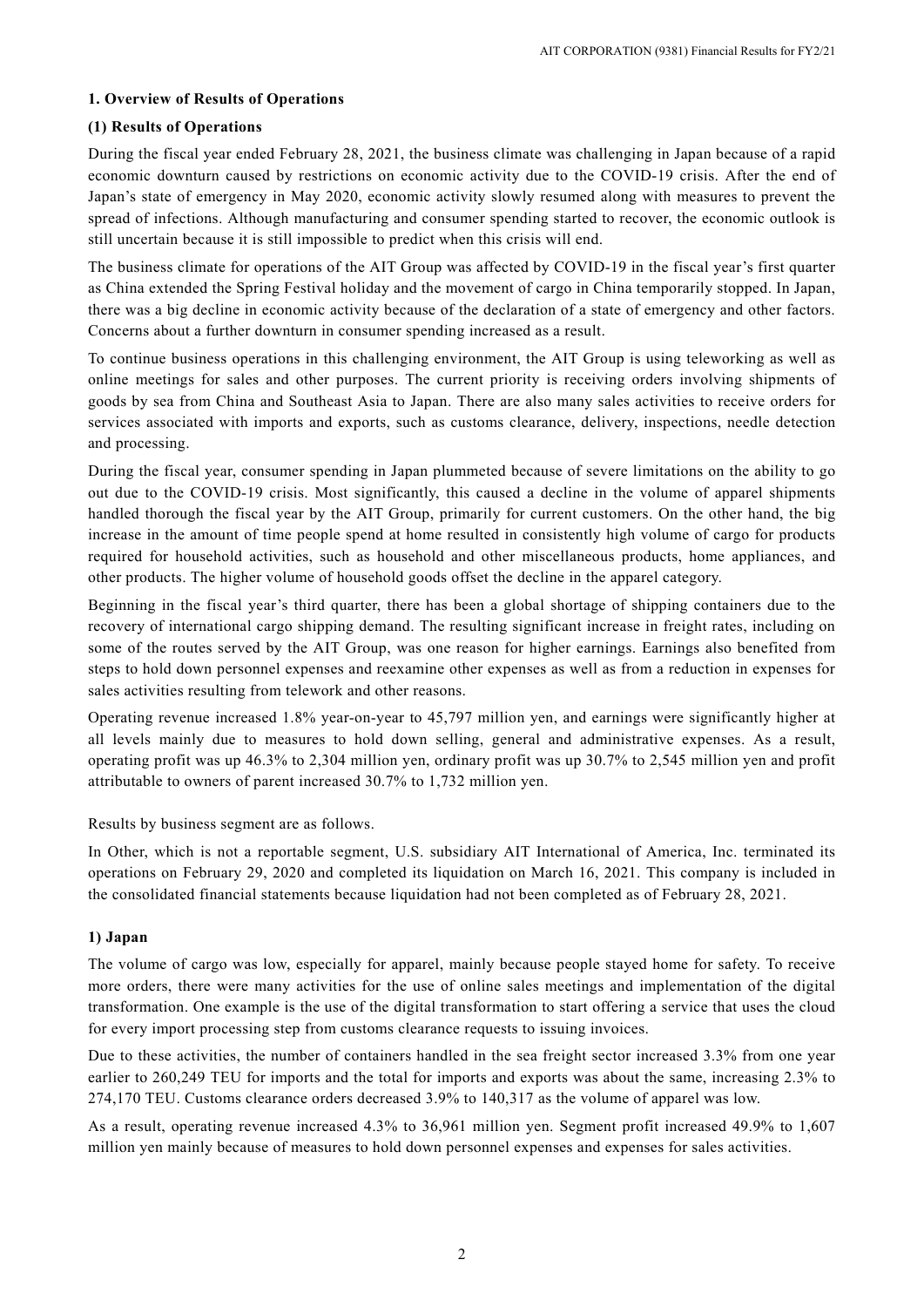# **2) China**

New orders for cargo shipments and associated services such as merchandise inspections and needle detection decreased temporarily because of the extension of the Spring Festival holiday and other responses by the Chinese government due to the COVID-19 outbreak. In addition, operating revenue involving associated services was down because of the low volume of apparel shipments. Opportunities to earn profits in China declined as a result.

Following the Spring Festival holiday, factories slowly began to restart operations in all areas of China and cargo shipments resumed. However, operating revenue was down 9.3% from one year earlier to 7,650 million yen because of the big decline in profit opportunities in February 2020. Segment profit increased 50.9% to 619 million yen because of measures to hold down personnel expenses and expenses for business operations.

### **3) Other**

The liquidation of a U.S. subsidiary and lower revenue at the Myanmar subsidiary because of COVID-19 had a negative effect on the performance of this segment. However, operating revenue increased 5.0% to 1,184 million yen because of the stable earnings of subsidiaries in Taiwan and Vietnam. Segment profit decreased 16.2% to 77 million yen because of expenses for sales activities.

Note: TEU (twenty-foot equivalent unit) is a unit of cargo capacity based on a standard intermodal container.

### **(2) Financial Position**

### **Assets**

Total assets increased 986 million yen from the end of the previous fiscal year to 21,630 million yen at the end of the fiscal year under review.

Current assets increased 1,400 million yen to 16,853 million yen. This was mainly due to increases in notes and accounts receivable-trade of 1,497 million yen and advances paid of 477 million yen, which were partially offset by a decrease in cash and deposits of 317 million yen.

Non-current assets decreased 414 million yen to 4,777 million yen. This was mainly due to decreases in customer-related assets of 263 million yen, investment securities of 147 million yen and goodwill of 108 million yen.

### **Liabilities**

Total liabilities increased 470 million yen to 9,399 million yen.

Current liabilities increased 373 million yen to 7,764 million yen. This was mainly due to increases in current portion of long-term borrowings of 3,700 million yen, accounts payable-trade of 631 million yen, income taxes payable of 183 million yen and provision for bonuses of 101 million yen, which were partially offset by a decrease in short-term borrowings of 4,347 million yen.

Non-current liabilities increased 97 million yen to 1,634 million yen. This was mainly due to an increase in retirement benefit liability of 49 million yen.

### **Net assets**

Net assets increased 516 million yen to 12,231 million yen. This was mainly due to a booking of profit attributable to owners of parent of 1,732 million yen, dividends distributed from retained earnings of 852 million yen, a 247 million yen decrease due to purchase of treasury shares and a 164 million yen decrease in non-controlling interests.

### **(3) Cash Flows**

Cash and cash equivalents (hereinafter "net cash") at the end of the fiscal year under review were 10,052 million yen, down 760 million yen over the end of the previous fiscal year.

The cash flow components and the main reasons for changes are as described below.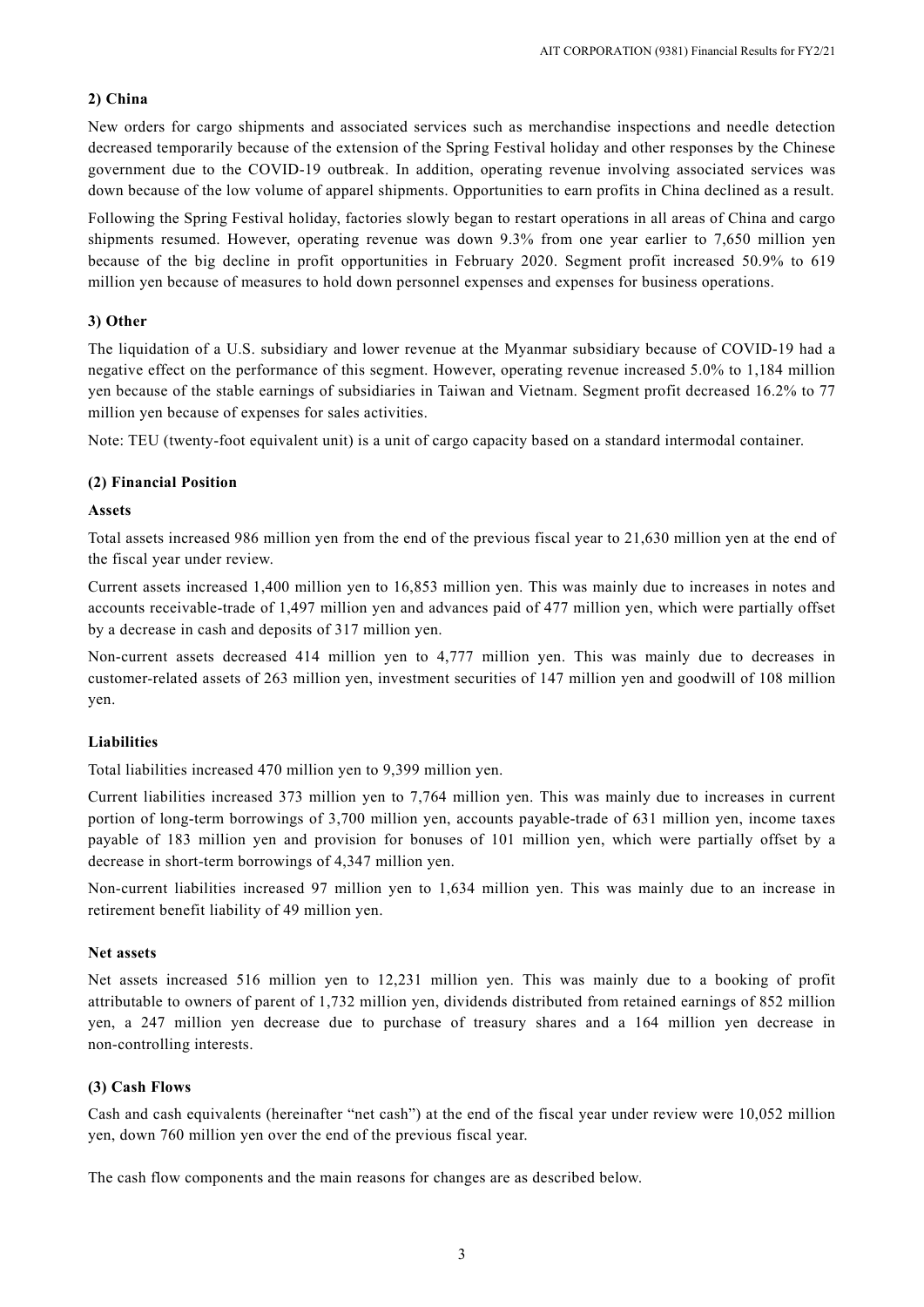# **Cash flows from operating activities**

Net cash provided by operating activities was 1,521 million yen, a decrease of 697 million yen from the previous fiscal year. Although there were negative factors including an increase in trade receivables of 1,495 million yen, income taxes paid of 726 million yen, an increase in advances paid of 477 million yen, and share of profit of entities accounted for using equity method of 166 million yen, there were positive factors including profit before income taxes of 2,546 million yen, an increase in trade payables of 627 million yen, depreciation of 506 million yen, interest and dividends received of 282 million yen, amortization of goodwill of 108 million yen, and an increase in provision for bonuses of 101 million yen.

# **Cash flows from investing activities**

Net cash used in investing activities was 300 million yen, an increase of 140 million yen from the previous fiscal year. Although there were positive factors including proceeds from withdrawal of time deposits of 949 million yen and proceeds from sales of investment securities of 138 million yen, there were negative factors including payments into time deposits of 1,390 million yen.

# **Cash flows from financing activities**

Net cash used in financing activities was 1,987 million yen, an increase of 1,499 million yen from the previous fiscal year. Although there were positive factors including proceeds from long-term borrowings of 3,700 million yen and short-term borrowings of 95 million yen, there were negative factors including repayments of short-term borrowings of 4,443 million yen, cash dividends paid of 859 million yen and purchase of treasury shares of 247 million yen.

### Reference: Trends in cash flow indicators

|                                                      | FY2/17   | FY2/18 | FY2/19 | FY2/20 | FY2/21 |
|------------------------------------------------------|----------|--------|--------|--------|--------|
| Shareholders' equity ratio $(\%)$                    | 74.3     | 72.9   | 72.2   | 54.9   | 55.6   |
| Shareholders' equity ratio based on market value (%) | 285.2    | 277.9  | 249.2  | 94.1   | 107.4  |
| Interest-bearing debt to cash flow ratio $(\%)$      |          |        |        | 196.6  | 262.7  |
| Interest coverage ratio (times)                      | 25,856.1 | -      |        | 750.0  | 322.4  |

Shareholders' equity ratio = Shareholders' equity / Total assets

Shareholders' equity ratio based on market value = Market capitalization / Total assets

Interest-bearing debt to cash flow ratio = Interest-bearing debt / Cash flows

Interest coverage ratio  $=$  Cash flows from operating activities / Interest payments

Notes:

1. All indices are calculated based on consolidated figures.

- 2. Market capitalization is calculated by multiplying the closing share price at the end of the period by the total number of shares outstanding, excluding treasury shares, at the end of the period.
- 3. Interest-bearing debt includes all debt on the consolidated balance sheet that incur interest. Interest payments use the amount of interest expenses paid on the consolidated statement of cash flows.

# **(4) Outlook**

Although the economy is expected to recover slowly because of progress with vaccines for preventing COVID-19 infections, the outlook will probably remain uncertain because it is still impossible to predict when the COVID-19 crisis will end.

Customers' needs involving logistics are expected to become even more diverse because of the changes in life styles and in the values of consumers caused by the COVID-19 crisis.

Our goals are to use all of the AIT Group's resources to add new customers and enlarge relationships with current customers. Activities to accomplish these goals will emphasize the group's ability to provide integrated services encompassing the core international freight forwarding business, customs clearance, delivery and numerous services associated with imports and exports. Associated services include merchandise inspections, needle detection and distribution processing. Other priorities are reinforcing and expanding our global logistics infrastructure by working even more closely with our subsidiaries in China and Southeast Asia and our agents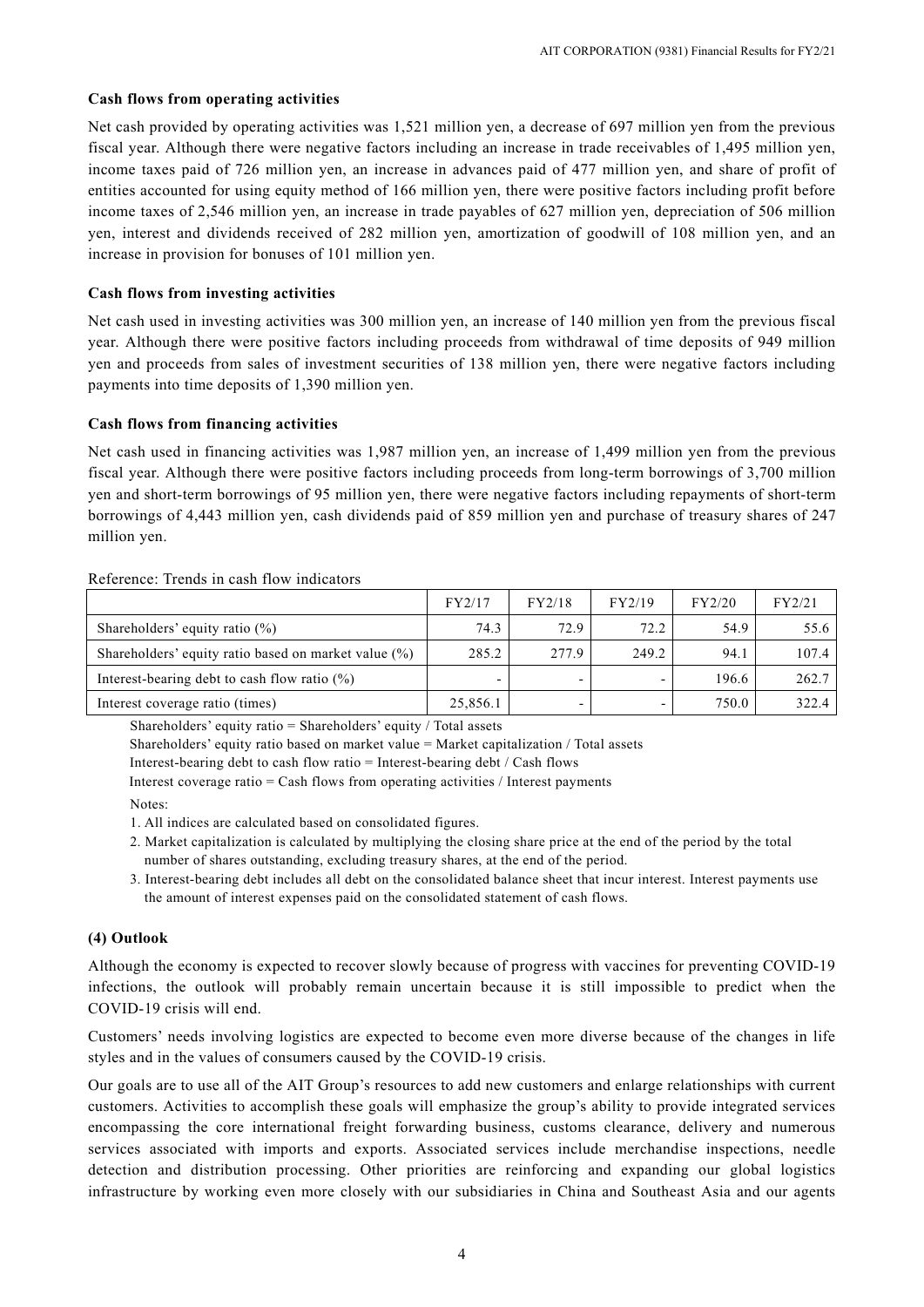worldwide and continuing to capture orders for cargo transportation that does not involve Japan.

AIT is using the digital transformation in order to adapt to the rapid changes taking place in the business climate. One step was the September 2020 launch of an integrated cloud service for import procedures and services. We plan to make more progress with our digital strategy in order to provide logistics services that reflect the challenges of the COVID-19 crisis while providing convenience and efficiency from our customers' perspective as well as cutting costs.

AIT has an equity and business alliance with Hitachi Transport System, Ltd. To create the greatest possible synergies, AIT and Hitachi Transport System will share their service networks, expertise and other resources. Furthermore, we plan to make this relationship even stronger in order to provide services that meet customers' needs with speed and accuracy by cooperating at an even higher level in the fields of forwarding and third-party logistics.

Sea freight rates have increased significantly because of the global shortage of shipping containers and are remaining high. The container shortage is a problem on some of the routes served by the AIT Group and it is impossible to predict when this shortage will end. We expect this situation to continue for some time and believe there will be a positive effect on our revenue and earnings.

Based on this outlook, we expect operating revenue, operating profit, ordinary profit, and profit attributable to owners of parent to rise by 6.3%, 7.2%, 4.9% and 2.8% year-on-year to 48,700 million yen, 2,470 million yen, 2,670 million yen, and 1,780 million yen, respectively.

### **2. Basic Approach to the Selection of Accounting Standards**

The AIT Group will continue to prepare consolidated financial statements using the generally accepted accounting principles in Japan for the time being to permit comparisons with prior years and with the financial data of other companies.

We will take suitable actions with regard to the application of International Financial Reporting Standards by taking into account associated factors in Japan and other countries.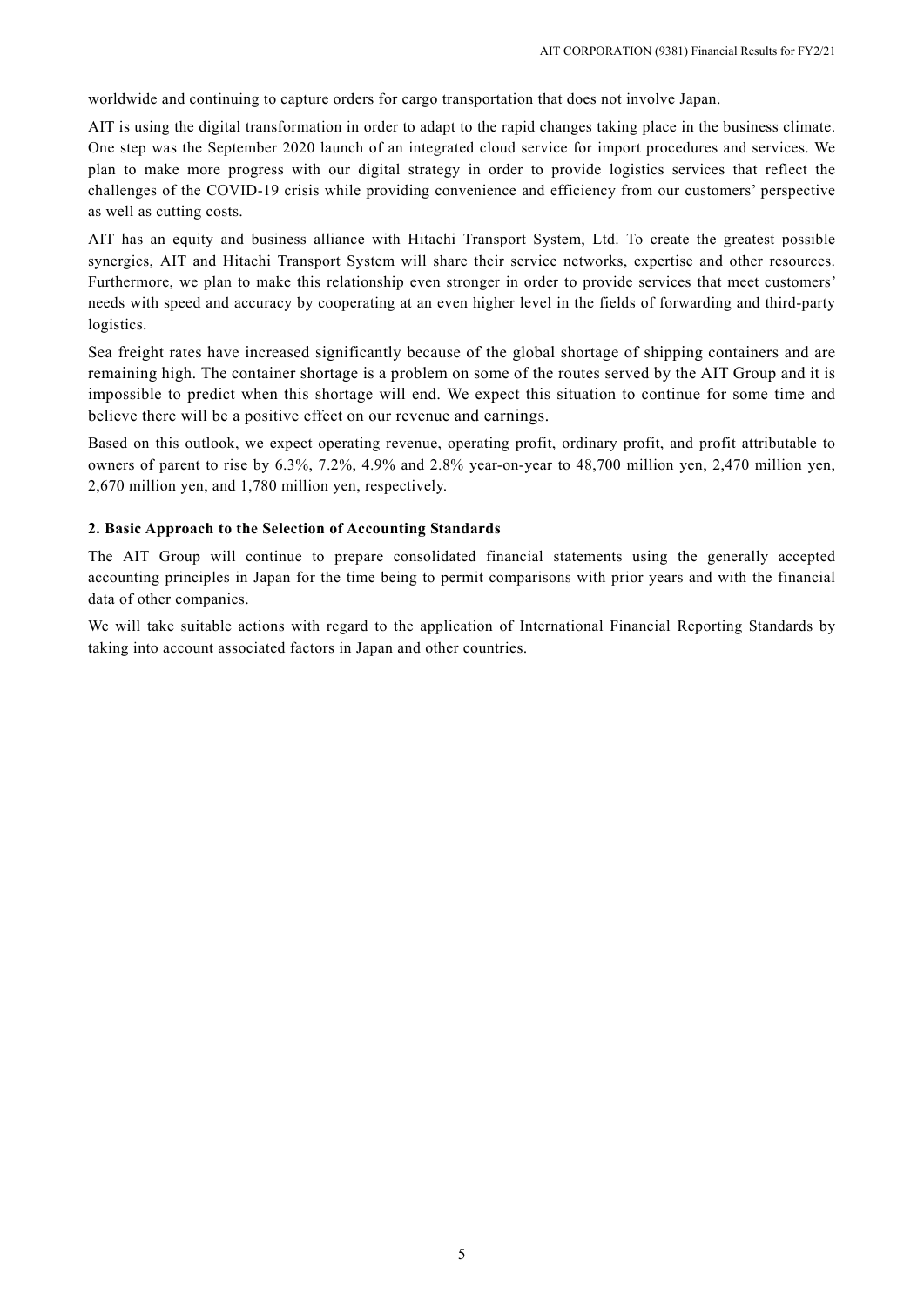# **3. Consolidated Financial Statements and Notes**

# **(1) Consolidated Balance Sheet**

|                                                      |                        | (Thousands of yen)    |
|------------------------------------------------------|------------------------|-----------------------|
|                                                      | FY2/20                 | FY2/21                |
|                                                      | (As of Feb. 29, 2020)  | (As of Feb. 28, 2021) |
| Assets                                               |                        |                       |
| Current assets                                       |                        |                       |
| Cash and deposits                                    | 10,971,134             | 10,653,826            |
| Notes and accounts receivable-trade                  | 3,009,596              | 4,507,342             |
| Advances paid                                        | 898,275                | 1,375,539             |
| Other                                                | 603,799                | 358,253               |
| Allowance for doubtful accounts                      | (30,073)               | (41, 732)             |
| Total current assets                                 | 15,452,732             | 16,853,230            |
| Non-current assets                                   |                        |                       |
| Property, plant and equipment                        |                        |                       |
| Buildings and structures, net                        | 218,466                | 179,793               |
| Machinery, equipment and vehicles, net               | 265,146                | 229,543               |
| Leased assets, net                                   | 14,543                 | 295,880               |
| Other, net                                           | 82,914                 | 69,302                |
| Total property, plant and equipment                  | 581,070                | 774,519               |
| Intangible assets                                    |                        |                       |
| Goodwill                                             | 979,334                | 870,519               |
| Customer-related assets                              | 2,368,800              | 2,105,600             |
| Other                                                | 254,947                | 188,744               |
| Total intangible assets                              | 3,603,081              | 3,164,863             |
| Investments and other assets                         |                        |                       |
| Investment securities                                | 607,619                | 460,098               |
| Deferred tax assets                                  | 88,021                 | 86,606                |
| Guarantee deposits                                   | 258,539                | 244,093               |
| Other                                                | 53,477                 | 47,744                |
| Allowance for doubtful accounts                      |                        | (198)                 |
| Total investments and other assets                   | 1,007,658              | 838,344               |
| Total non-current assets                             | 5,191,810              | 4,777,727             |
| Total assets                                         | 20,644,542             | 21,630,957            |
| Liabilities                                          |                        |                       |
| Current liabilities                                  |                        |                       |
|                                                      |                        |                       |
| Accounts payable-trade<br>Short-term borrowings      | 1,616,438<br>4,347,040 | 2,247,900             |
| Current portion of long-term borrowings              |                        | 3,700,000             |
| Income taxes payable                                 | 396,152                | 580,116               |
| Provision for bonuses                                | 288,449                | 389,469               |
| Provision for bonuses for directors (and other       |                        |                       |
| officers)                                            | 31,604                 | 35,358                |
| Other                                                | 711,463                | 811,319               |
| Total current liabilities                            | 7,391,148              | 7,764,163             |
| Non-current liabilities                              |                        |                       |
| Deferred tax liabilities                             | 624,746                | 501,277               |
| Retirement benefit liability                         | 535,126                | 584,245               |
| Provision for retirement benefits for directors (and |                        |                       |
| other officers)                                      | 131,965                | 140,858               |
| Asset retirement obligations                         | 207,393                | 210,191               |
| Other                                                | 38,418                 | 198,425               |
| Total non-current liabilities                        | 1,537,650              | 1,634,997             |
| Total liabilities                                    | 8,928,799              | 9,399,161             |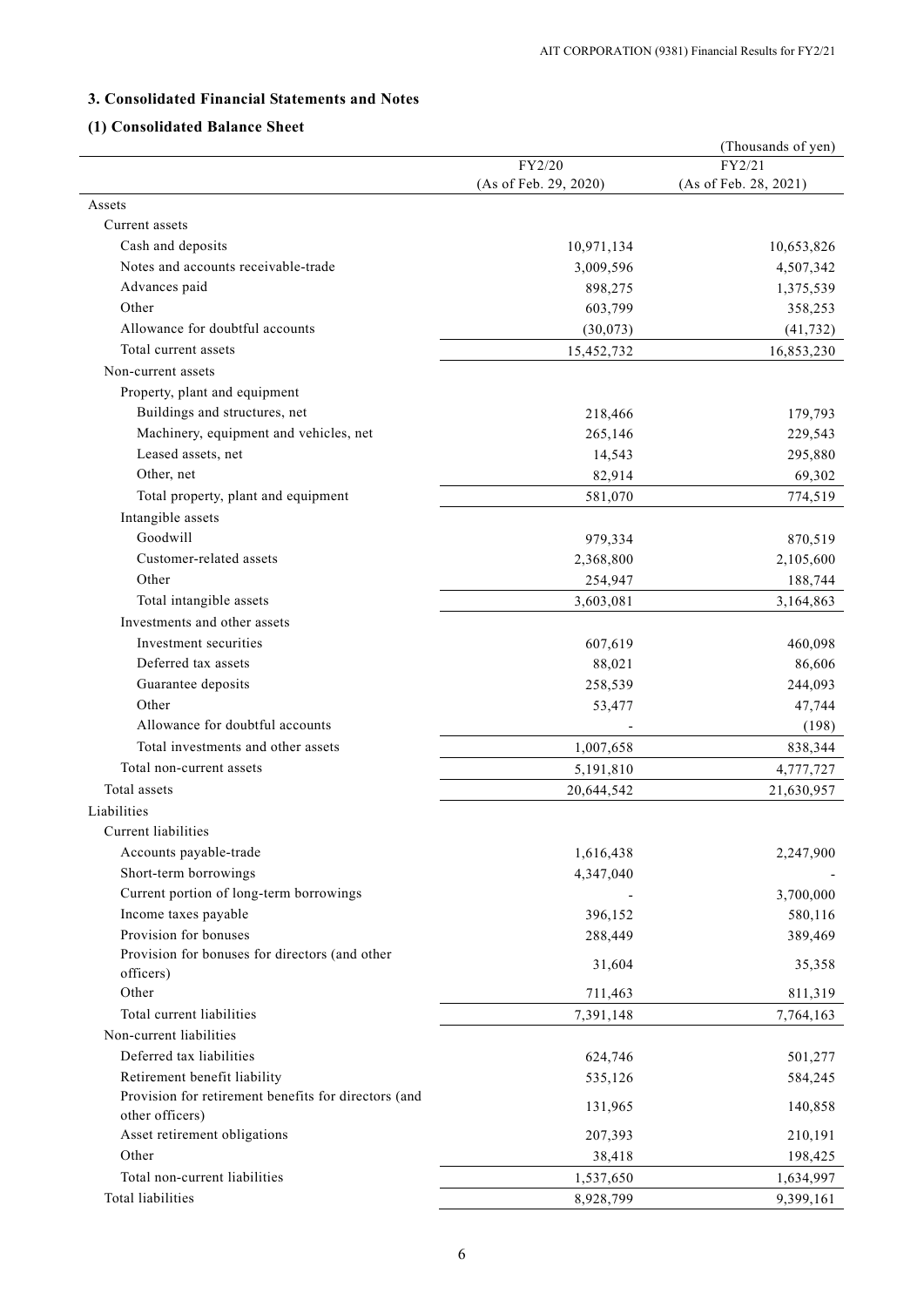|                                                       |                       | (Thousands of yen)    |
|-------------------------------------------------------|-----------------------|-----------------------|
|                                                       | FY2/20                | FY2/21                |
|                                                       | (As of Feb. 29, 2020) | (As of Feb. 28, 2021) |
| Net assets                                            |                       |                       |
| Shareholders' equity                                  |                       |                       |
| Share capital                                         | 271,140               | 271,140               |
| Capital surplus                                       | 5,275,185             | 5,275,185             |
| Retained earnings                                     | 5,929,306             | 6,808,763             |
| Treasury shares                                       | (144, 392)            | (392, 327)            |
| Total shareholders' equity                            | 11,331,240            | 11,962,761            |
| Accumulated other comprehensive income                |                       |                       |
| Valuation difference on available-for-sale securities | (8,102)               | 6,765                 |
| Foreign currency translation adjustment               | 19,388                | 57,027                |
| Remeasurements of defined benefit plans               | (265)                 | (4,033)               |
| Total accumulated other comprehensive income          | 11,020                | 59,759                |
| Non-controlling interests                             | 373,482               | 209,275               |
| Total net assets                                      | 11,715,743            | 12,231,796            |
| Total liabilities and net assets                      | 20,644,542            | 21,630,957            |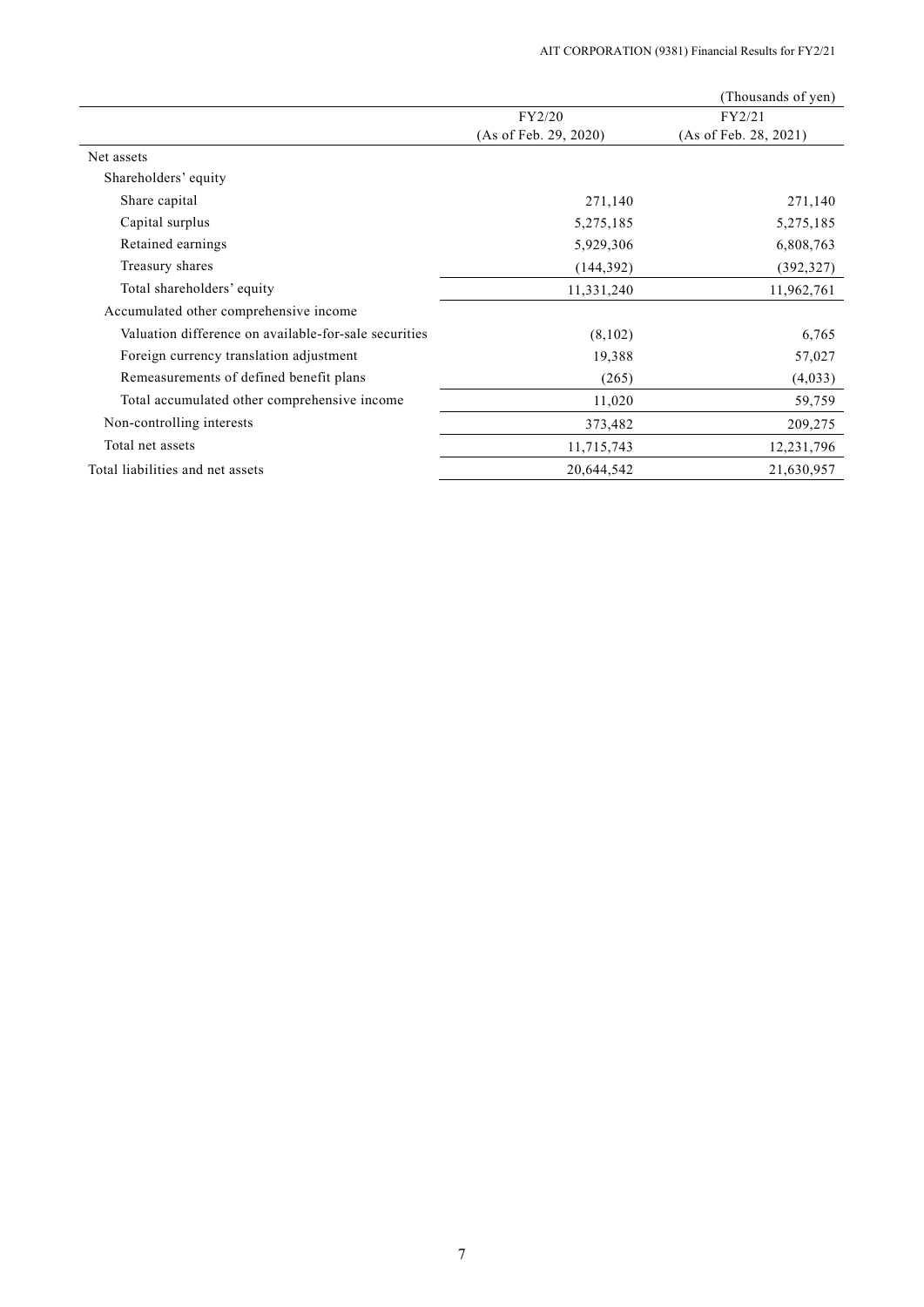# **(2) Consolidated Statements of Income and Comprehensive Income**

# **Consolidated Statement of Income**

|                                                                  |                                          | (Thousands of yen)                       |
|------------------------------------------------------------------|------------------------------------------|------------------------------------------|
|                                                                  | FY2/20<br>(Mar. 1, 2019 – Feb. 29, 2020) | FY2/21<br>(Mar. 1, 2020 – Feb. 28, 2021) |
| Operating revenue                                                |                                          |                                          |
| Forwarding income                                                | 45,003,847                               | 45,797,121                               |
| Total operating revenue                                          | 45,003,847                               | 45,797,121                               |
|                                                                  |                                          |                                          |
| Operating costs                                                  |                                          |                                          |
| Forwarding cost                                                  | 36,857,651                               | 37,593,238                               |
| Total operating costs                                            | 36,857,651                               | 37,593,238                               |
| Gross profit                                                     | 8,146,196                                | 8,203,883                                |
| Selling, general and administrative expenses                     | 6,570,213                                | 5,898,964                                |
| Operating profit                                                 | 1,575,983                                | 2,304,918                                |
| Non-operating income                                             |                                          |                                          |
| Interest income                                                  | 58,979                                   | 33,945                                   |
| Dividend income                                                  | 6,268                                    | 5,877                                    |
| Share of profit of entities accounted for using<br>equity method | 217,284                                  | 166,336                                  |
| Foreign exchange gains                                           | 34,474                                   |                                          |
| Other                                                            | 59,516                                   | 69,442                                   |
| Total non-operating income                                       | 376,523                                  | 275,601                                  |
| Non-operating expenses                                           |                                          |                                          |
| Interest expenses                                                | 2,944                                    | 4,665                                    |
| Foreign exchange losses                                          |                                          | 28,710                                   |
| Other                                                            | 2,127                                    | 1,547                                    |
| Total non-operating expenses                                     | 5,071                                    | 34,922                                   |
| Ordinary profit                                                  | 1,947,434                                | 2,545,597                                |
| Extraordinary income                                             |                                          |                                          |
| Gain on sales of non-current assets                              | 559                                      | 3,734                                    |
| Gain on sales of investment securities                           |                                          | 22,905                                   |
| Gain on sales of shares of subsidiaries and<br>associates        | 20,408                                   |                                          |
| Total extraordinary income                                       | 20,967                                   | 26,639                                   |
| <b>Extraordinary</b> losses                                      |                                          |                                          |
| Loss on sales of non-current assets                              | 172                                      | 319                                      |
| Loss on retirement of non-current assets                         | 11,605                                   | 5,455                                    |
| Loss on valuation of shares of subsidiaries and<br>associates    | 906                                      |                                          |
| Loss on liquidation of subsidiaries and associates               |                                          | 14,415                                   |
| Loss on valuation of membership                                  |                                          | 5,490                                    |
| Total extraordinary losses                                       | 12,684                                   | 25,680                                   |
| Profit before income taxes                                       | 1,955,717                                | 2,546,556                                |
| Income taxes-current                                             | 731,093                                  | 919,510                                  |
| Income taxes-deferred                                            | (138, 630)                               | (137,299)                                |
| Total income taxes                                               |                                          |                                          |
|                                                                  | 592,462                                  | 782,210                                  |
| Profit                                                           | 1,363,254                                | 1,764,346                                |
| Profit attributable to non-controlling interests                 | 37,493                                   | 32,112                                   |
| Profit attributable to owners of parent                          | 1,325,761                                | 1,732,234                                |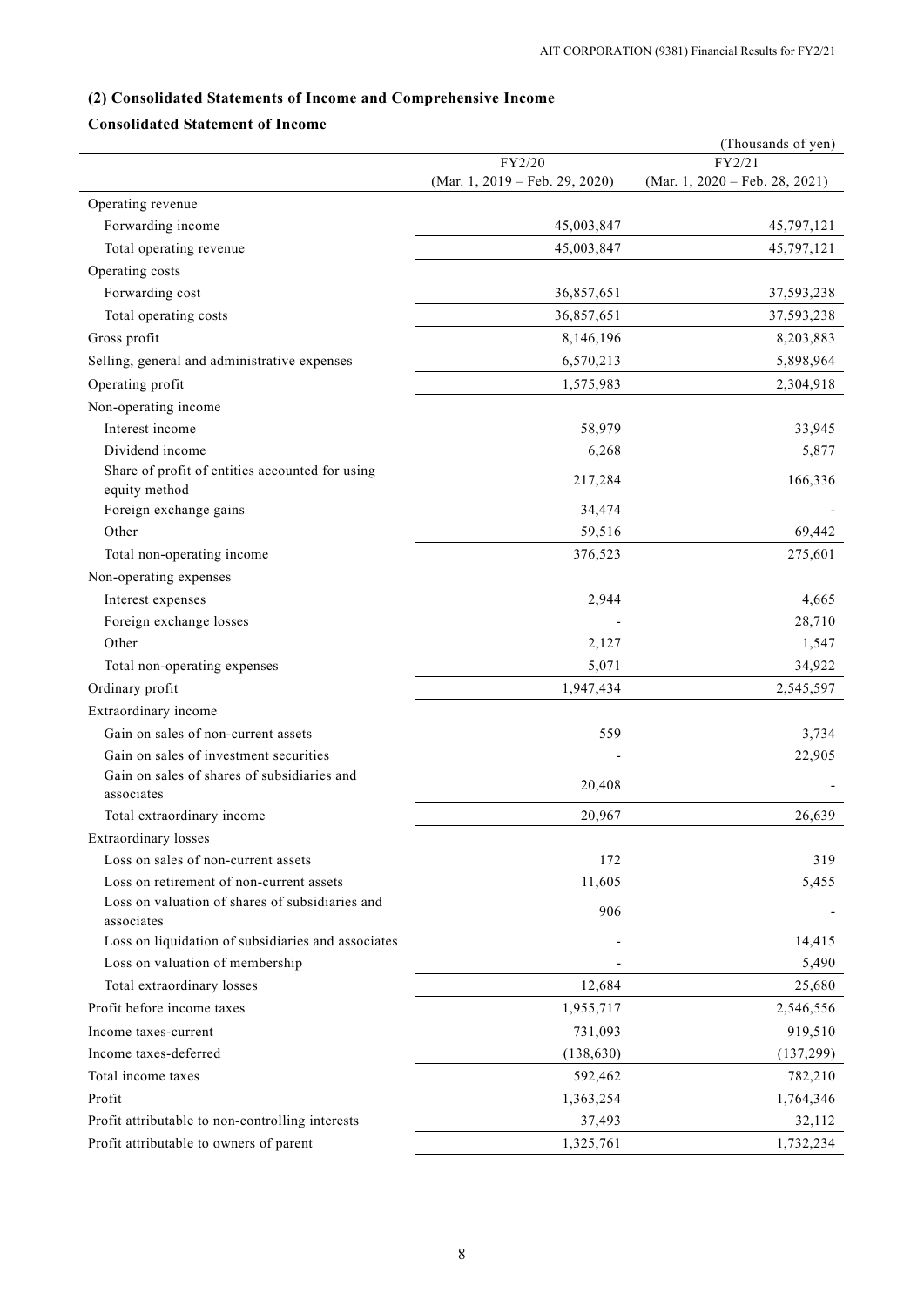# **Consolidated Statement of Comprehensive Income**

|                                                                                      | (Thousands of yen)             |                                |  |
|--------------------------------------------------------------------------------------|--------------------------------|--------------------------------|--|
|                                                                                      | FY2/20                         | FY2/21                         |  |
|                                                                                      | (Mar. 1, 2019 – Feb. 29, 2020) | (Mar. 1, 2020 – Feb. 28, 2021) |  |
| Profit                                                                               | 1,363,254                      | 1,764,346                      |  |
| Other comprehensive income                                                           |                                |                                |  |
| Valuation difference on available-for-sale<br>securities                             | (8,325)                        | 14,868                         |  |
| Foreign currency translation adjustment                                              | (97, 846)                      | 41,588                         |  |
| Share of other comprehensive income of entities<br>accounted for using equity method | (8, 724)                       | 3,413                          |  |
| Remeasurements of defined benefit plans, net of<br>tax                               | (265)                          | (3,767)                        |  |
| Total other comprehensive income                                                     | (115, 162)                     | 56,102                         |  |
| Comprehensive income                                                                 | 1,248,091                      | 1,820,448                      |  |
| Comprehensive income attributable to                                                 |                                |                                |  |
| Comprehensive income attributable to owners of<br>parent                             | 1,212,506                      | 1,780,973                      |  |
| Comprehensive income attributable to<br>non-controlling interests                    | 35,584                         | 39,474                         |  |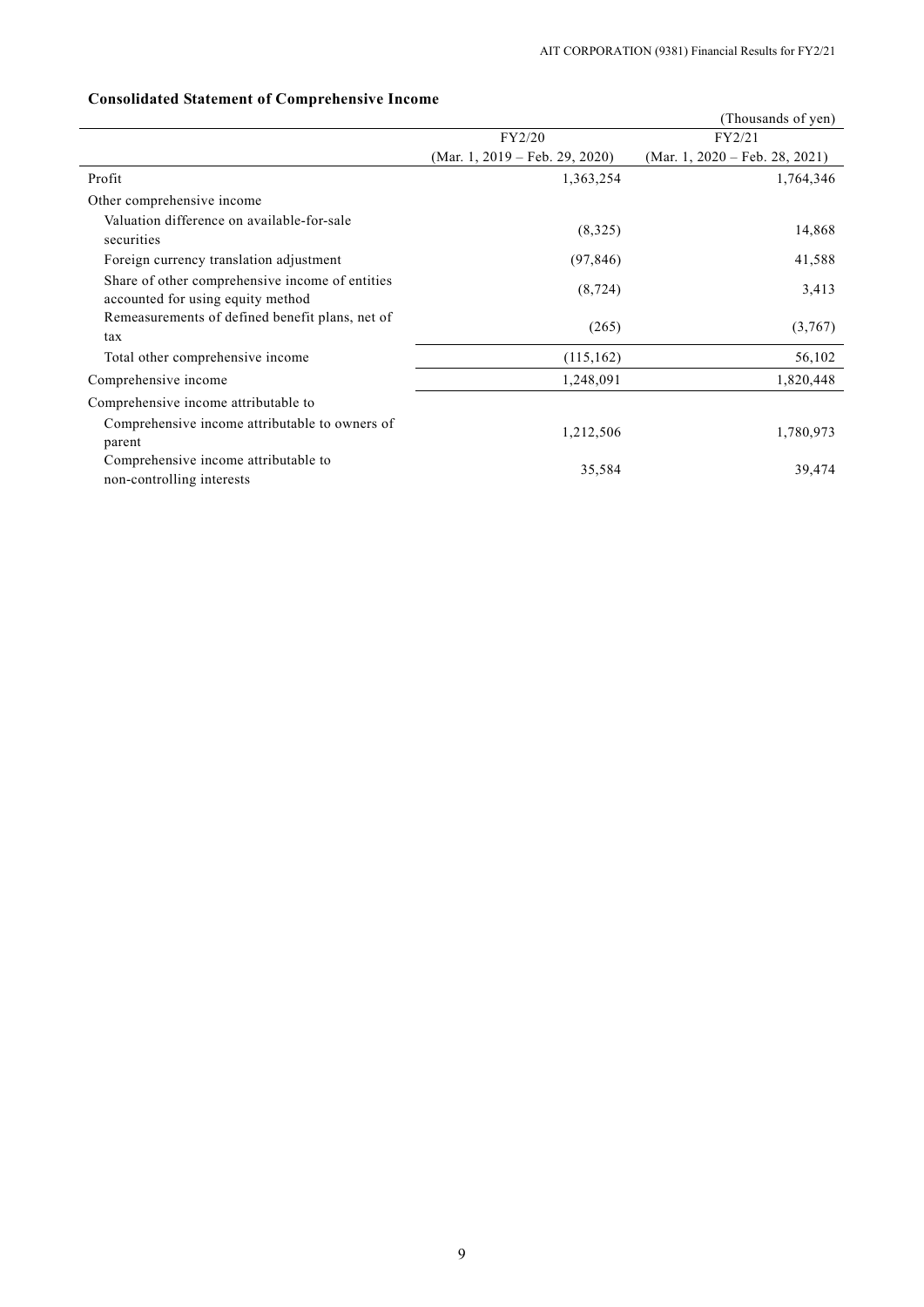# **(3) Consolidated Statement of Changes in Equity**

FY2/20 (Mar. 1, 2019 – Feb. 29, 2020)

|                                                         |               |                      |                      |                 | (Thousands of yen)            |  |  |
|---------------------------------------------------------|---------------|----------------------|----------------------|-----------------|-------------------------------|--|--|
|                                                         |               | Shareholders' equity |                      |                 |                               |  |  |
|                                                         | Share capital | Capital surplus      | Retained<br>earnings | Treasury shares | Total shareholders'<br>equity |  |  |
| Balance at beginning of period                          | 271,140       | 221,590              | 5,378,034            | (68,008)        | 5,802,756                     |  |  |
| Changes during period                                   |               |                      |                      |                 |                               |  |  |
| Dividends of surplus                                    |               |                      | (774, 488)           |                 | (774, 488)                    |  |  |
| Profit attributable to owners<br>of parent              |               |                      | 1,325,761            |                 | 1,325,761                     |  |  |
| Purchase of treasury shares                             |               |                      |                      | (144, 388)      | (144, 388)                    |  |  |
| Increase by share exchanges                             |               | 5,053,595            |                      | 68,004          | 5,121,600                     |  |  |
| Net changes in items other<br>than shareholders' equity |               |                      |                      |                 |                               |  |  |
| Total changes during period                             |               | 5,053,595            | 551,272              | (76, 383)       | 5,528,484                     |  |  |
| Balance at end of period                                | 271,140       | 5,275,185            | 5,929,306            | (144, 392)      | 11,331,240                    |  |  |

(Thousands of yen)

|                                                            |                                                                | Accumulated other comprehensive income           |                                               |                                                          |                              |                  |
|------------------------------------------------------------|----------------------------------------------------------------|--------------------------------------------------|-----------------------------------------------|----------------------------------------------------------|------------------------------|------------------|
|                                                            | Valuation<br>difference on<br>available-for-sale<br>securities | Foreign<br>currency<br>translation<br>adjustment | Remeasurements<br>of defined benefit<br>plans | Total<br>accumulated<br>other<br>comprehensive<br>income | Non-controlling<br>interests | Total net assets |
| Balance at beginning of<br>period                          | 223                                                            | 124,051                                          |                                               | 124,274                                                  | 27,704                       | 5,954,735        |
| Changes during period                                      |                                                                |                                                  |                                               |                                                          |                              |                  |
| Dividends of surplus                                       |                                                                |                                                  |                                               |                                                          |                              | (774, 488)       |
| Profit attributable to<br>owners of parent                 |                                                                |                                                  |                                               |                                                          |                              | 1,325,761        |
| Purchase of treasury<br>shares                             |                                                                |                                                  |                                               |                                                          |                              | (144, 388)       |
| Increase by share<br>exchanges                             |                                                                |                                                  |                                               |                                                          |                              | 5,121,600        |
| Net changes in items<br>other than<br>shareholders' equity | (8,325)                                                        | (104, 662)                                       | (265)                                         | (113, 254)                                               | 345,777                      | 232,523          |
| Total changes during<br>period                             | (8,325)                                                        | (104, 662)                                       | (265)                                         | (113, 254)                                               | 345,777                      | 5,761,007        |
| Balance at end of period                                   | (8,102)                                                        | 19,388                                           | (265)                                         | 11,020                                                   | 373,482                      | 11,715,743       |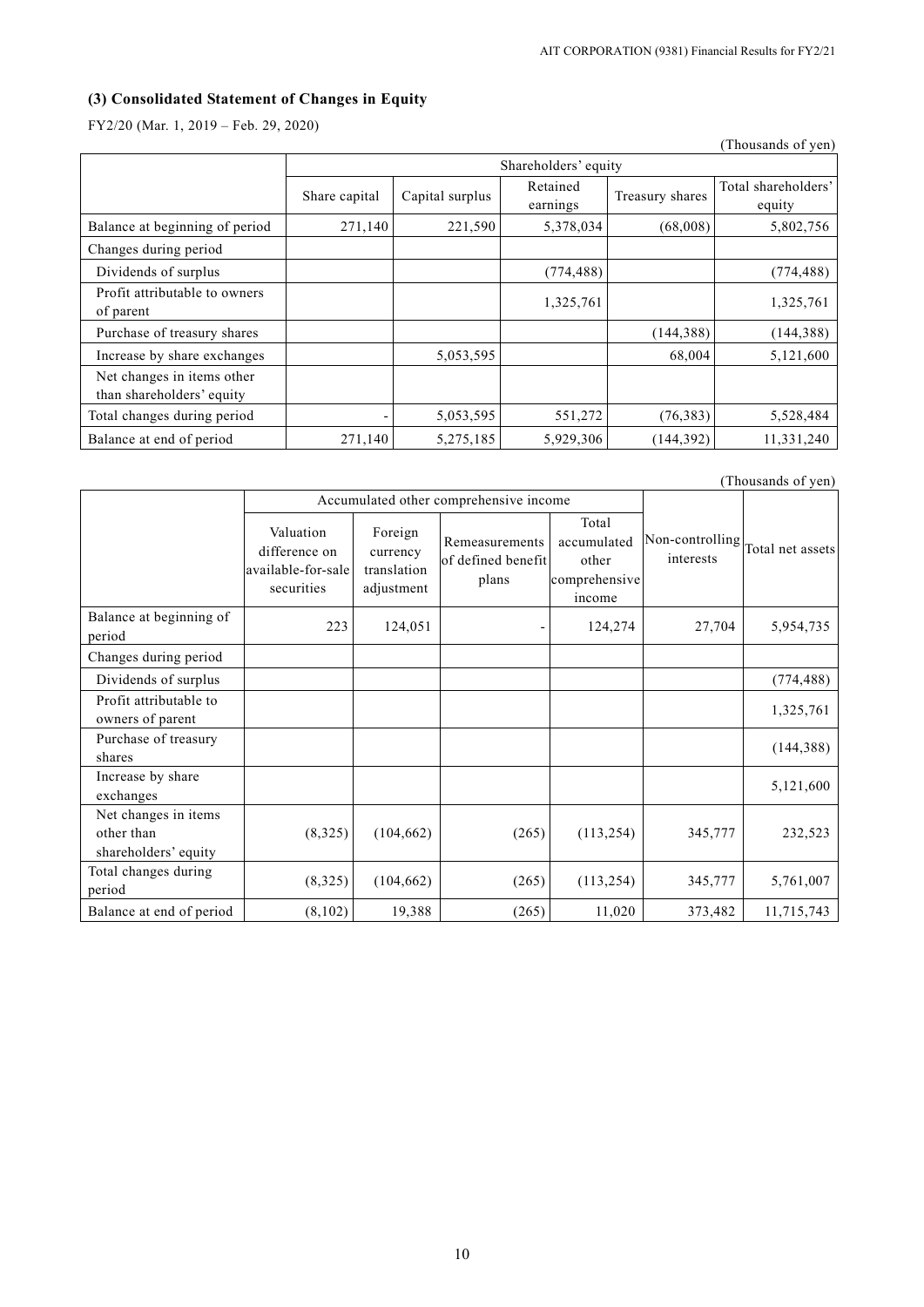# FY2/21 (Mar. 1, 2020 – Feb. 28, 2021)

(Thousands of yen)

|                                                         | Shareholders' equity |                 |                      |                 |                               |  |
|---------------------------------------------------------|----------------------|-----------------|----------------------|-----------------|-------------------------------|--|
|                                                         | Share capital        | Capital surplus | Retained<br>earnings | Treasury shares | Total shareholders'<br>equity |  |
| Balance at beginning of period                          | 271,140              | 5,275,185       | 5,929,306            | (144, 392)      | 11,331,240                    |  |
| Changes during period                                   |                      |                 |                      |                 |                               |  |
| Dividends of surplus                                    |                      |                 | (852, 777)           |                 | (852, 777)                    |  |
| Profit attributable to owners<br>of parent              |                      |                 | 1,732,234            |                 | 1,732,234                     |  |
| Purchase of treasury shares                             |                      |                 |                      | (247, 935)      | (247, 935)                    |  |
| Increase by share exchanges                             |                      |                 |                      |                 |                               |  |
| Net changes in items other<br>than shareholders' equity |                      |                 |                      |                 |                               |  |
| Total changes during period                             | ٠                    |                 | 879,456              | (247, 935)      | 631,520                       |  |
| Balance at end of period                                | 271,140              | 5,275,185       | 6,808,763            | (392, 327)      | 11,962,761                    |  |

| (Thousands of yen)                             |                                                                |                                                  |                                               |                                                          |                              |                  |
|------------------------------------------------|----------------------------------------------------------------|--------------------------------------------------|-----------------------------------------------|----------------------------------------------------------|------------------------------|------------------|
|                                                |                                                                |                                                  | Accumulated other comprehensive income        |                                                          |                              |                  |
|                                                | Valuation<br>difference on<br>available-for-sale<br>securities | Foreign<br>currency<br>translation<br>adjustment | Remeasurements<br>of defined benefit<br>plans | Total<br>accumulated<br>other<br>comprehensive<br>income | Non-controlling<br>interests | Total net assets |
| Balance at beginning of<br>period              | (8,102)                                                        | 19,388                                           | (265)                                         | 11,020                                                   | 373,482                      | 11,715,743       |
| Changes during period                          |                                                                |                                                  |                                               |                                                          |                              |                  |
| Dividends of surplus                           |                                                                |                                                  |                                               |                                                          |                              | (852, 777)       |
| Profit attributable to<br>owners of parent     |                                                                |                                                  |                                               |                                                          |                              | 1,732,234        |
| Purchase of treasury<br>shares                 |                                                                |                                                  |                                               |                                                          |                              | (247, 935)       |
| Increase by share<br>exchanges                 |                                                                |                                                  |                                               |                                                          |                              |                  |
| Net changes other than<br>shareholders' equity | 14,868                                                         | 37,639                                           | (3,767)                                       | 48,739                                                   | (164, 206)                   | (115, 467)       |
| Total changes during<br>period                 | 14,868                                                         | 37,639                                           | (3,767)                                       | 48,739                                                   | (164, 206)                   | 516,053          |
| Balance at end of period                       | 6,765                                                          | 57,027                                           | (4,033)                                       | 59,759                                                   | 209,275                      | 12,231,796       |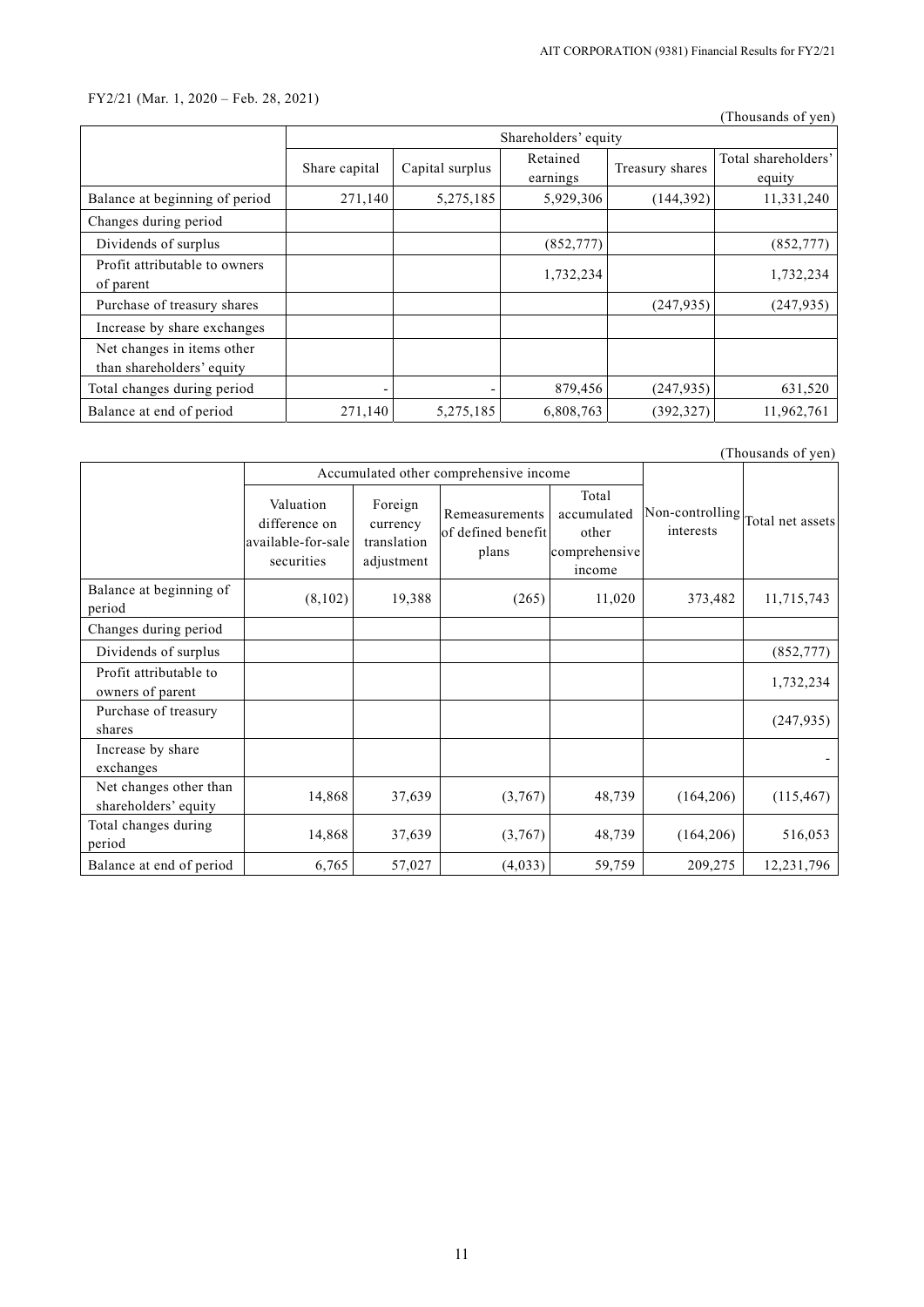|                                                                                                | (Thousands of yen)             |                                |  |
|------------------------------------------------------------------------------------------------|--------------------------------|--------------------------------|--|
|                                                                                                | FY2/20                         | FY2/21                         |  |
|                                                                                                | (Mar. 1, 2019 – Feb. 29, 2020) | (Mar. 1, 2020 – Feb. 28, 2021) |  |
| Cash flows from operating activities                                                           |                                |                                |  |
| Profit before income taxes                                                                     | 1,955,717                      | 2,546,556                      |  |
| Depreciation                                                                                   | 495,189                        | 506,642                        |  |
| Amortization of goodwill                                                                       | 116,020                        | 108,814                        |  |
| Increase (decrease) in allowance for doubtful accounts                                         | 10,420                         | 11,812                         |  |
| Increase (decrease) in provision for bonuses                                                   | 22,449                         | 101,500                        |  |
| Increase (decrease) in provision for bonuses for<br>directors (and other officers)             | (7,103)                        | 3,754                          |  |
| Increase (decrease) in retirement benefit liability                                            | 4,805                          | 45,350                         |  |
| Increase (decrease) in provision for retirement benefits<br>for directors (and other officers) | (6, 455)                       | 8,893                          |  |
| Interest and dividend income                                                                   | (65, 247)                      | (39, 822)                      |  |
| Interest expenses                                                                              | 2,944                          | 4,665                          |  |
| Foreign exchange losses (gains)                                                                | 1,163                          | 967                            |  |
| Share of loss (profit) of entities accounted for using<br>equity method                        | (217, 284)                     | (166, 336)                     |  |
| Loss (gain) on sales of property, plant and equipment                                          | (387)                          | (3, 415)                       |  |
| Loss on retirement of non-current assets                                                       | 11,605                         | 5,455                          |  |
| Loss (gain) on sales of investment securities                                                  |                                | (22,905)                       |  |
| Loss (gain) on sales of shares of subsidiaries and<br>associates                               | (20, 408)                      |                                |  |
| Loss on valuation of membership                                                                |                                | 5,490                          |  |
| Increase (decrease) in deposits received                                                       | (901, 179)                     | (13,957)                       |  |
| Decrease (increase) in trade receivables                                                       | 937,135                        | (1,495,684)                    |  |
| Decrease (increase) in advances paid                                                           | 293,051                        | (477, 313)                     |  |
| Increase (decrease) in trade payables                                                          | (347, 664)                     | 627,840                        |  |
| Other, net                                                                                     | 96,544                         | 211,463                        |  |
| Subtotal                                                                                       | 2,381,320                      | 1,969,773                      |  |
| Interest and dividends received                                                                | 309,784                        | 282,177                        |  |
| Interest paid                                                                                  | (2,958)                        | (4,718)                        |  |
| Income taxes paid                                                                              | (469, 319)                     | (726, 130)                     |  |
| Net cash provided by (used in) operating activities                                            | 2,218,826                      | 1,521,101                      |  |
| Cash flows from investing activities                                                           |                                |                                |  |
| Payments into time deposits                                                                    | (1,343,654)                    | (1,390,894)                    |  |
| Proceeds from withdrawal of time deposits                                                      | 1,342,052                      | 949,684                        |  |
| Purchase of property, plant and equipment                                                      | (147, 269)                     | (47, 519)                      |  |
| Proceeds from sales of property, plant and equipment                                           | 1,554                          | 4,228                          |  |
| Purchase of intangible assets                                                                  | (111, 294)                     | (18,940)                       |  |
| Proceeds from sales of investment securities                                                   | 28,935                         | 138,070                        |  |
| Payments of guarantee deposits                                                                 | (83, 363)                      | (7,948)                        |  |
| Proceeds from refund of guarantee deposits                                                     | 56,513                         | 2,611                          |  |
| Other, net                                                                                     | 96,114                         | 70,114                         |  |
| Net cash provided by (used in) investing activities                                            | (160, 412)                     | (300, 592)                     |  |
|                                                                                                |                                |                                |  |

# **(4) Consolidated Statement of Cash Flows**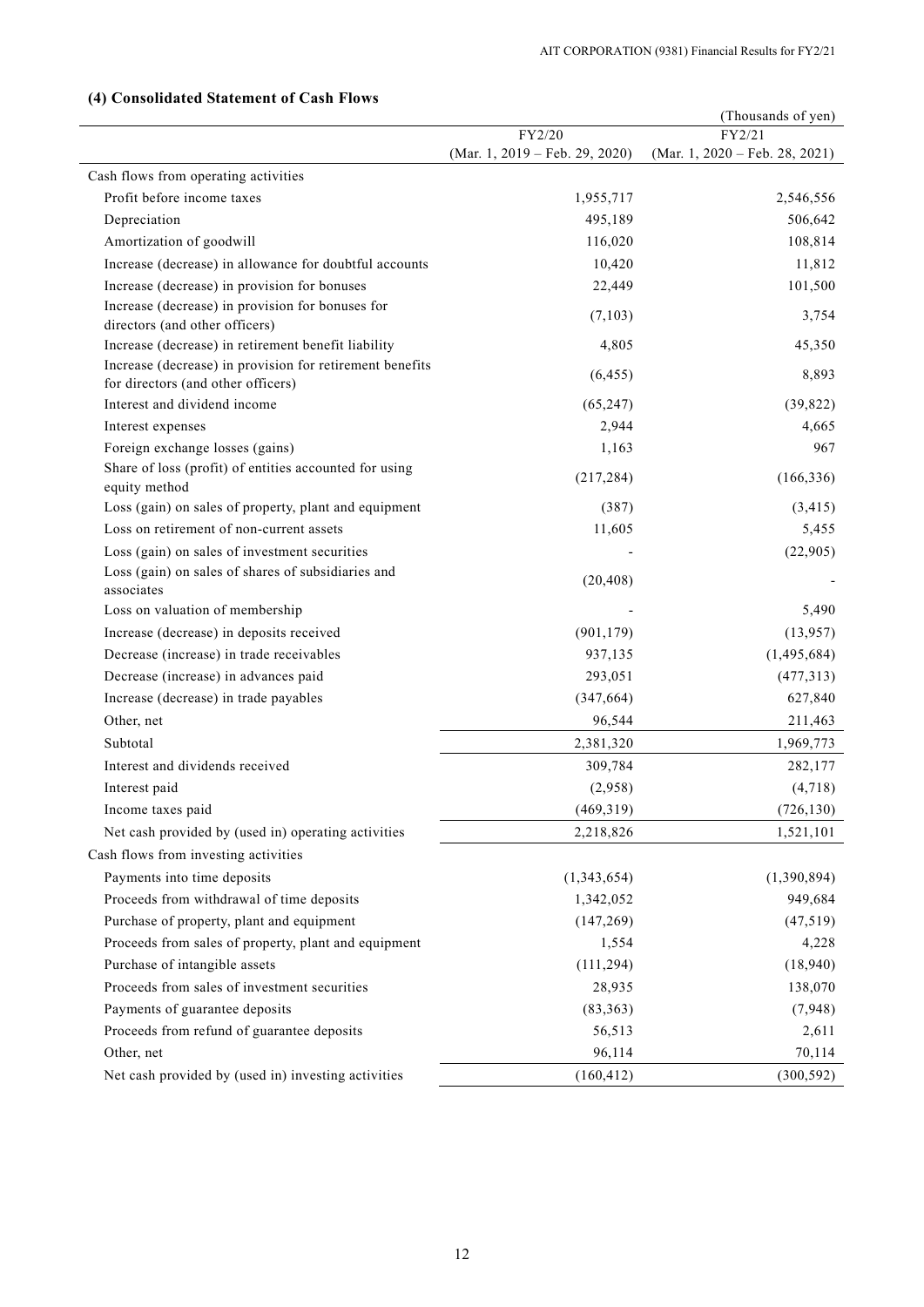|                                                                |                                | (Thousands of yen)             |
|----------------------------------------------------------------|--------------------------------|--------------------------------|
|                                                                | FY2/20                         | FY2/21                         |
|                                                                | (Mar. 1, 2019 – Feb. 29, 2020) | (Mar. 1, 2020 – Feb. 28, 2021) |
| Cash flows from financing activities                           |                                |                                |
| Proceeds from short-term borrowings                            | 4,473,470                      | 95,340                         |
| Repayments of short-term borrowings                            | (4,026,160)                    | (4,443,010)                    |
| Proceeds from long-term borrowings                             |                                | 3,700,000                      |
| Purchase of treasury shares                                    | (144, 388)                     | (247, 935)                     |
| Dividends paid                                                 | (774, 270)                     | (859, 042)                     |
| Other, net                                                     | (16, 343)                      | (232, 359)                     |
| Net cash provided by (used in) financing activities            | (487, 692)                     | (1,987,008)                    |
| Effect of exchange rate change on cash and cash<br>equivalents | (46,792)                       | 5,903                          |
| Net increase (decrease) in cash and cash equivalents           | 1,523,928                      | (760, 596)                     |
| Cash and cash equivalents at beginning of period               | 4,837,559                      | 10,812,741                     |
| Increase in cash and cash equivalents by share exchange        | 4,451,253                      |                                |
| Cash and cash equivalents at end of period                     | 10,812,741                     | 10,052,144                     |
|                                                                |                                |                                |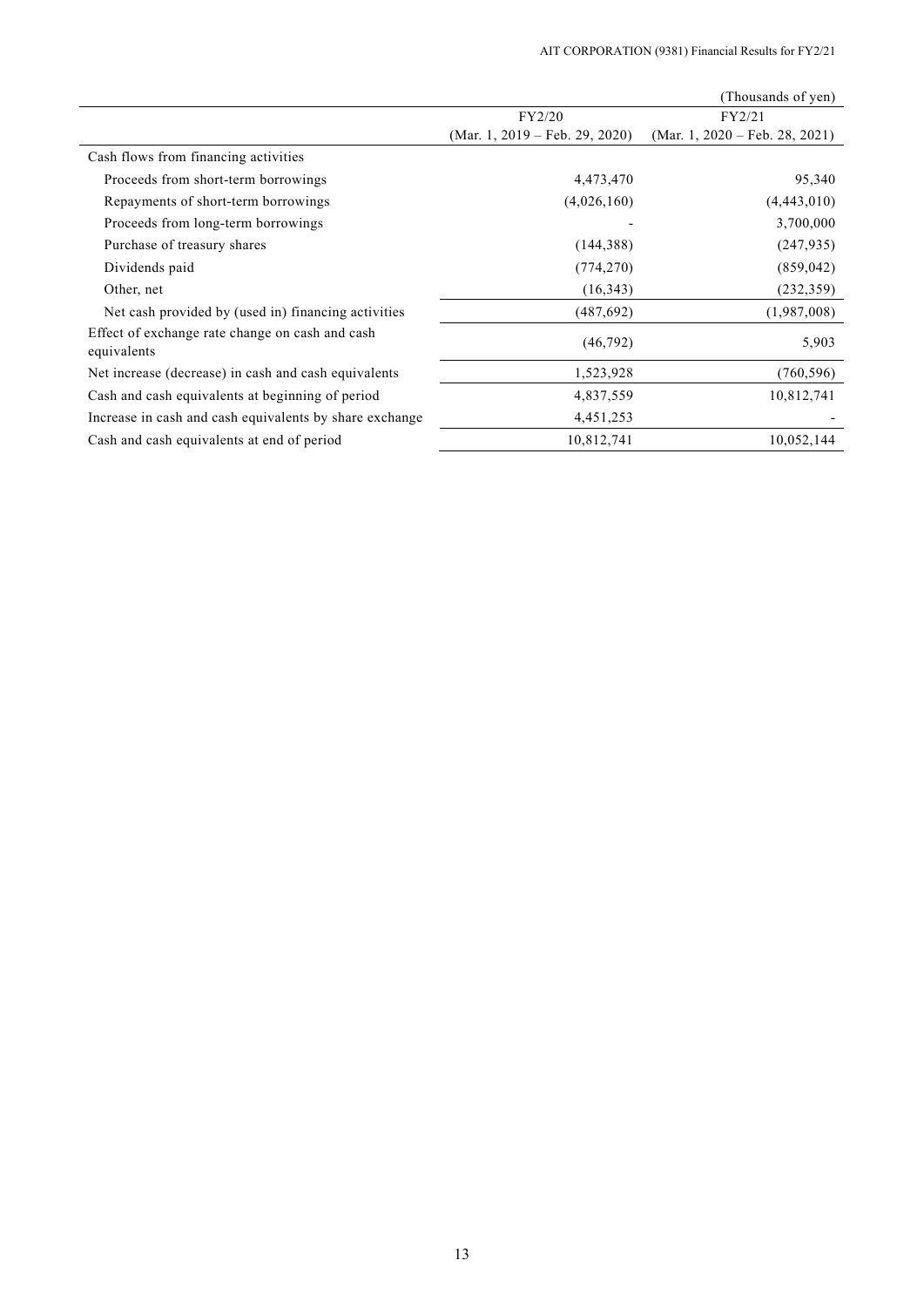# **(5) Notes to Consolidated Financial Statements**

### **Going Concern Assumption**

Not applicable.

### **Changes in the Scope of Consolidation or Application of the Equity Method**

Important changes in the scope of consolidation

In FY2/21, consolidated subsidiary Nisshin Trans Consolidator Co., Ltd. merged with consolidated subsidiary Nisshin Transportation Co., Ltd., which is the surviving company. Following the merger, Nisshin Trans Consolidator was dissolved and excluded from the scope of consolidation. One other company was liquidated and excluded from the scope of consolidation.

### **Reclassifications**

### Consolidated Balance Sheet

Leased assets, net, included in other, net under property, plant and equipment in the previous fiscal year, is presented as a separate line item due to an increase in its monetary materiality. To conform to this change, the consolidated financial statements for the previous fiscal year are restated.

As a result, 97,457 thousand yen of other, net under property, plant and equipment in the previous fiscal year's consolidated balance sheet is reclassified as 14,543 thousand yen of leased assets, net and 82,914 thousand yen of other.

### **Additional Information**

Although the timing of the end of the COVID-19 crisis cannot be predicted, this crisis has had only a limited impact on the AIT Group's business activities and management believes there is no need for any significant revisions to factors used for accounting estimates. Currently, accounting estimates for the recoverability of deferred tax assets, goodwill valuation and other items are based on the assumption that factors used to determine these estimates will remain the same as during normal business operations.

However, due to the many uncertainties about the upcoming effects of the COVID-19 crisis, there may be a significant impact on the AIT Group's financial position and results of operations.

#### **Segment and Other Information**

### **Segment Information**

- 1. Overview of reportable segments
- Determination of reportable segments

Segments used for financial reporting are the AIT Group's constituent units for which separate financial information is available and for which Board of Directors, the highest management decision-making body, performs periodic studies for the purposes of determining the allocation of resources and evaluating performance.

AIT and its consolidated subsidiaries operate the international freight forwarding business as well as associated business activities and other activities. AIT and domestic subsidiaries, primarily in Japan, and subsidiaries in China (including Hong Kong) are each managed independently. Each of these three units establishes comprehensive strategies and conducts business activities in its own region.

Consequently, AIT and its consolidated subsidiaries consist of two reportable geographic segments that have their own sales, order receipt and logistics frameworks: Japan and China.

2. Calculation method for revenue, profit or loss, assets, and other items for each reportable segment

The accounting method used for reportable business segments are generally the same as those described in "Significant Accounting Policies in the Preparation of Consolidated Financial Statements." Segment profit for reportable business segments are based on operating profit.

Inter-segment revenue is based on prices used for third-party transactions.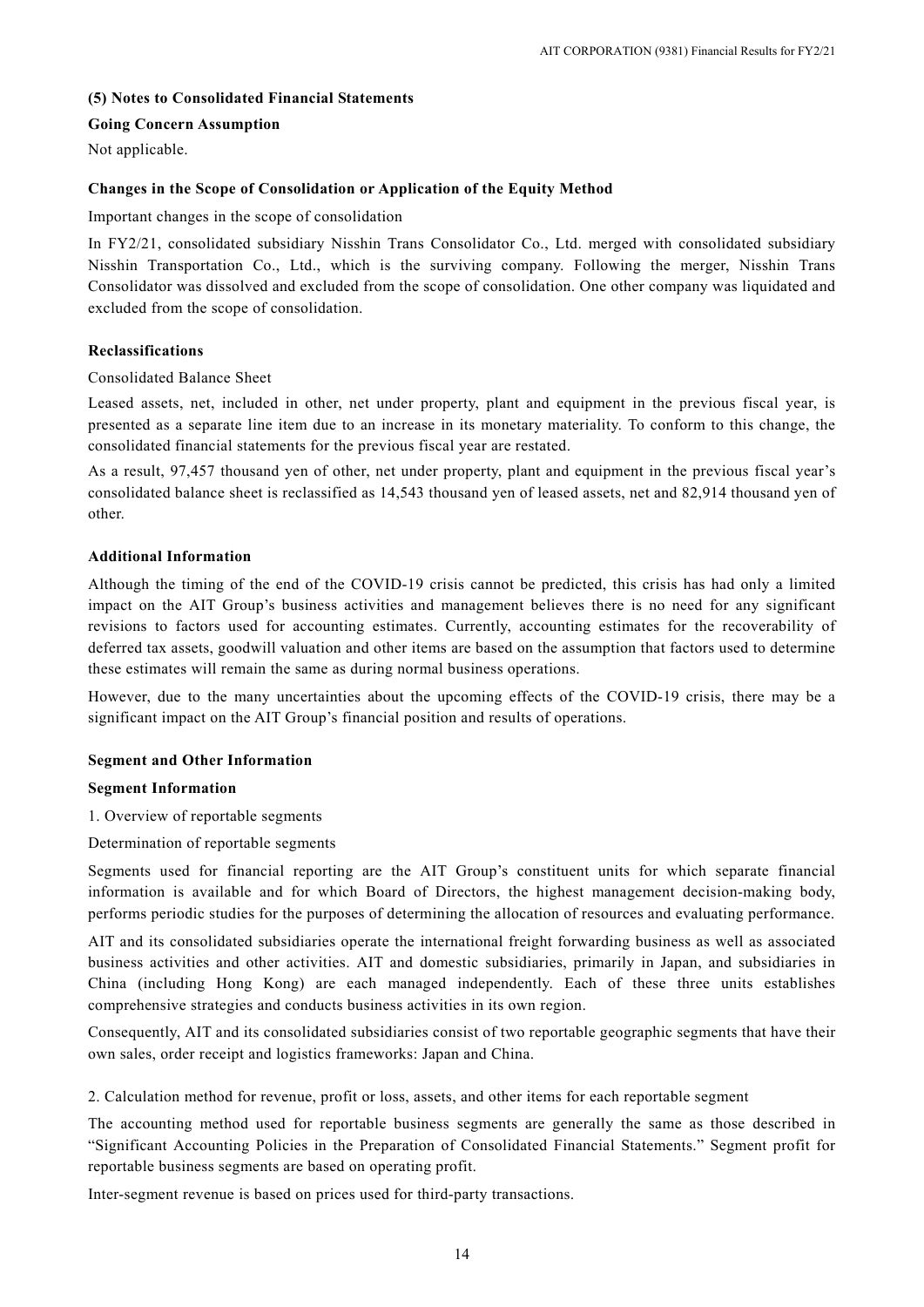| FY2/20 (Mar. 1, 2019 – Feb. 29, 2020)<br>(Thousands of yen)                       |            |                    |              |                   |            |                        |                                                        |
|-----------------------------------------------------------------------------------|------------|--------------------|--------------|-------------------|------------|------------------------|--------------------------------------------------------|
|                                                                                   |            | Reportable segment |              |                   |            |                        | Amounts shown                                          |
|                                                                                   | Japan      | China<br>(Note 1)  | Total        | Other<br>(Note 2) | Total      | Adjustment<br>(Note 3) | on consolidated<br>financial<br>statements<br>(Note 4) |
| Operating revenue                                                                 |            |                    |              |                   |            |                        |                                                        |
| Revenue from<br>external customers                                                | 35,443,613 | 8,432,378          | 43,875,992   | 1,127,854         | 45,003,847 |                        | 45,003,847                                             |
| Inter-segment<br>revenue and<br>transfers                                         | 252,354    | 4,134,976          | 4,387,330    | 646,342           | 5,033,672  | (5,033,672)            |                                                        |
| Total                                                                             | 35,695,968 | 12,567,355         | 48, 263, 323 | 1,774,197         | 50,037,520 | (5,033,672)            | 45,003,847                                             |
| Segment profit                                                                    | 1,072,504  | 410,900            | 1,483,404    | 92,578            | 1,575,983  |                        | 1,575,983                                              |
| Segment assets                                                                    | 13,161,512 | 6,281,048          | 19,442,561   | 1,074,275         | 20,516,836 | 127,705                | 20,644,542                                             |
| Other items                                                                       |            |                    |              |                   |            |                        |                                                        |
| Depreciation                                                                      | 271,588    | 168,382            | 439,971      | 55,218            | 495,189    |                        | 495,189                                                |
| Amortization of<br>goodwill                                                       | 56,910     | 49,317             | 106,227      | 9,793             | 116,020    |                        | 116,020                                                |
| Equity in earnings<br>of affiliates                                               | 235,935    | 224,857            | 460,793      |                   | 460,793    |                        | 460,793                                                |
| Increase in property,<br>plant and equipment<br>and intangible assets<br>(Note 5) | 2,381,837  | 1,666,677          | 4,048,514    | 542,803           | 4,591,318  |                        | 4,591,318                                              |

3. Information related to revenue, profit or loss, assets, and other items for each reportable segment

Notes: 1. "China" includes the business activities of entities in China and Hong Kong.

2. "Other" is a business segment not included in reportable segments and includes the business activities of entities in the U.S., Taiwan, Vietnam and Myanmar. Consolidated subsidiary AIT International of America, Inc. terminated its operations on February 29, 2020 and is currently being liquidated.

3. The 127,705 thousand yen adjustment to segment assets includes corporate assets, offsetting elimination of debts and credits with consolidated subsidiaries, and shares of subsidiaries and associates posted by AIT and its consolidated subsidiaries that are not allocated to any of the reportable segments. Corporate assets mainly consist of the parent company's surplus funds (cash and deposits).

4. Segment profit is consistent with operating profit recorded in the consolidated statement of income.

5. Increase in property, plant and equipment and intangible assets includes increases of goodwill and customer-related assets that are intangible assets of 1,945,637 thousand yen in Japan, 1,446,903 thousand yen in China and 334,813 thousand yen in Other.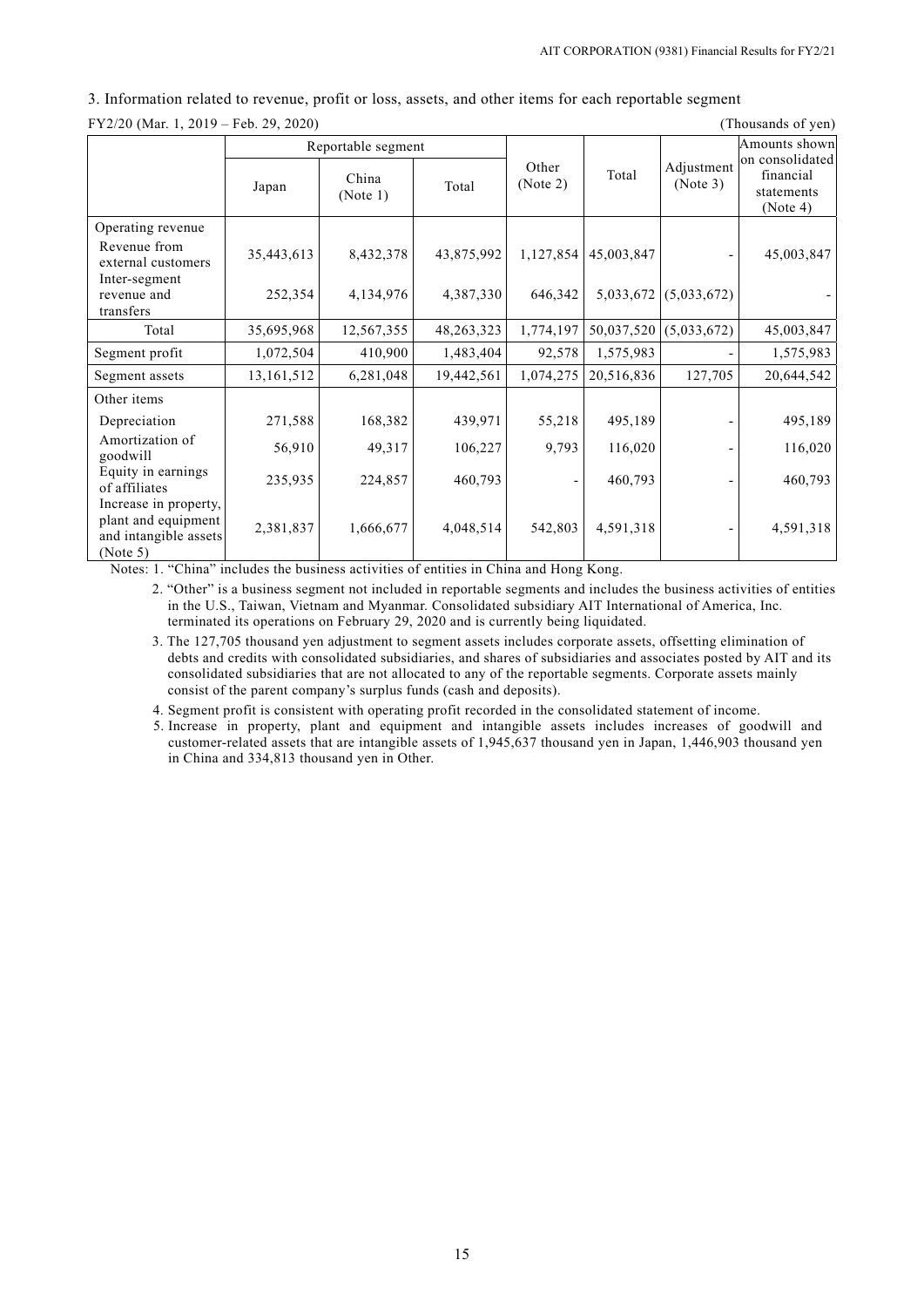|                                                                       |            | Reportable segment |              |                   |            |                        | Amounts shown                                          |
|-----------------------------------------------------------------------|------------|--------------------|--------------|-------------------|------------|------------------------|--------------------------------------------------------|
|                                                                       | Japan      | China<br>(Note 1)  | Total        | Other<br>(Note 2) | Total      | Adjustment<br>(Note 3) | on consolidated<br>financial<br>statements<br>(Note 4) |
| Operating revenue<br>Revenue from<br>external customers               | 36,961,950 | 7,650,446          | 44,612,397   | 1,184,723         | 45,797,121 |                        | 45,797,121                                             |
| Inter-segment<br>revenue and<br>transfers                             | 168,049    | 3,727,186          | 3,895,235    | 558,742           | 4,453,977  | (4,453,977)            |                                                        |
| Total                                                                 | 37,130,000 | 11,377,633         | 48,507,633   | 1,743,466         | 50,251,099 | (4, 453, 977)          | 45,797,121                                             |
| Segment profit                                                        | 1,607,335  | 619,955            | 2,227,291    | 77,626            | 2,304,918  |                        | 2,304,918                                              |
| Segment assets                                                        | 14,543,430 | 6,557,809          | 21, 101, 240 | 996,494           | 22,097,734 | (466, 776)             | 21,630,957                                             |
| Other items                                                           |            |                    |              |                   |            |                        |                                                        |
| Depreciation                                                          | 267,338    | 171,524            | 438,862      | 67,779            | 506,642    |                        | 506,642                                                |
| Amortization of<br>goodwill                                           | 56,910     | 42,111             | 99,021       | 9,793             | 108,814    |                        | 108,814                                                |
| Equity in earnings<br>of affiliates                                   | 221,942    | 185,078            | 407,020      |                   | 407,020    |                        | 407,020                                                |
| Increase in property,<br>plant and equipment<br>and intangible assets | 30,742     | 326,163            | 356,905      | 8,105             | 365,011    |                        | 365,011                                                |

 $FY2/21$  (Mar. 1, 2020 – Feb. 28, 2021) (Thousands of yen)

Notes: 1. "China" includes the business activities of entities in China and Hong Kong.

2. "Other" is a business segment not included in reportable segments and includes the business activities of entities in the U.S., Taiwan, Vietnam and Myanmar. U.S. subsidiary AIT International of America, Inc. terminated its operations on February 29, 2020 and completed its liquidation on March 16, 2021. This company is included in the consolidated financial statements because liquidation had not been completed as of February 28, 2021.

3. The -466,776 thousand yen adjustment to segment assets includes corporate assets, offsetting elimination of debts and credits with consolidated subsidiaries, and shares of subsidiaries and associates posted by AIT and its consolidated subsidiaries that are not allocated to any of the reportable segments. Corporate assets mainly consist of the parent company's surplus funds (cash and deposits).

4. Segment profit is consistent with operating profit recorded in the consolidated statement of income.

### **Related information**

FY2/20 (Mar. 1, 2019 – Feb. 29, 2020)

1. Information by product or service

Omitted since revenue to external customers in the category of a single product or service exceeded 90% of operating revenue on the consolidated statement of income.

### 2. Information by region

# (1) Operating revenue

This information is omitted since the same information is presented in segment information.

| (2) Property, plant and equipment |  |
|-----------------------------------|--|
|-----------------------------------|--|

| (2) Property, plant and equipment<br>(Thousands of yen) |         |         |         |  |  |
|---------------------------------------------------------|---------|---------|---------|--|--|
| Japan                                                   | China   | Other   | Total   |  |  |
| 255,078                                                 | 143,875 | 182,117 | 581,070 |  |  |

### 3. Information by major client

This information is omitted since no external client accounts for more than 10% of operating revenue on the consolidated statement of income.

# FY2/21 (Mar. 1, 2020 – Feb. 28, 2021)

1. Information by product or service

Omitted since revenue to external customers in the category of a single product or service exceeded 90% of operating revenue on the consolidated statement of income.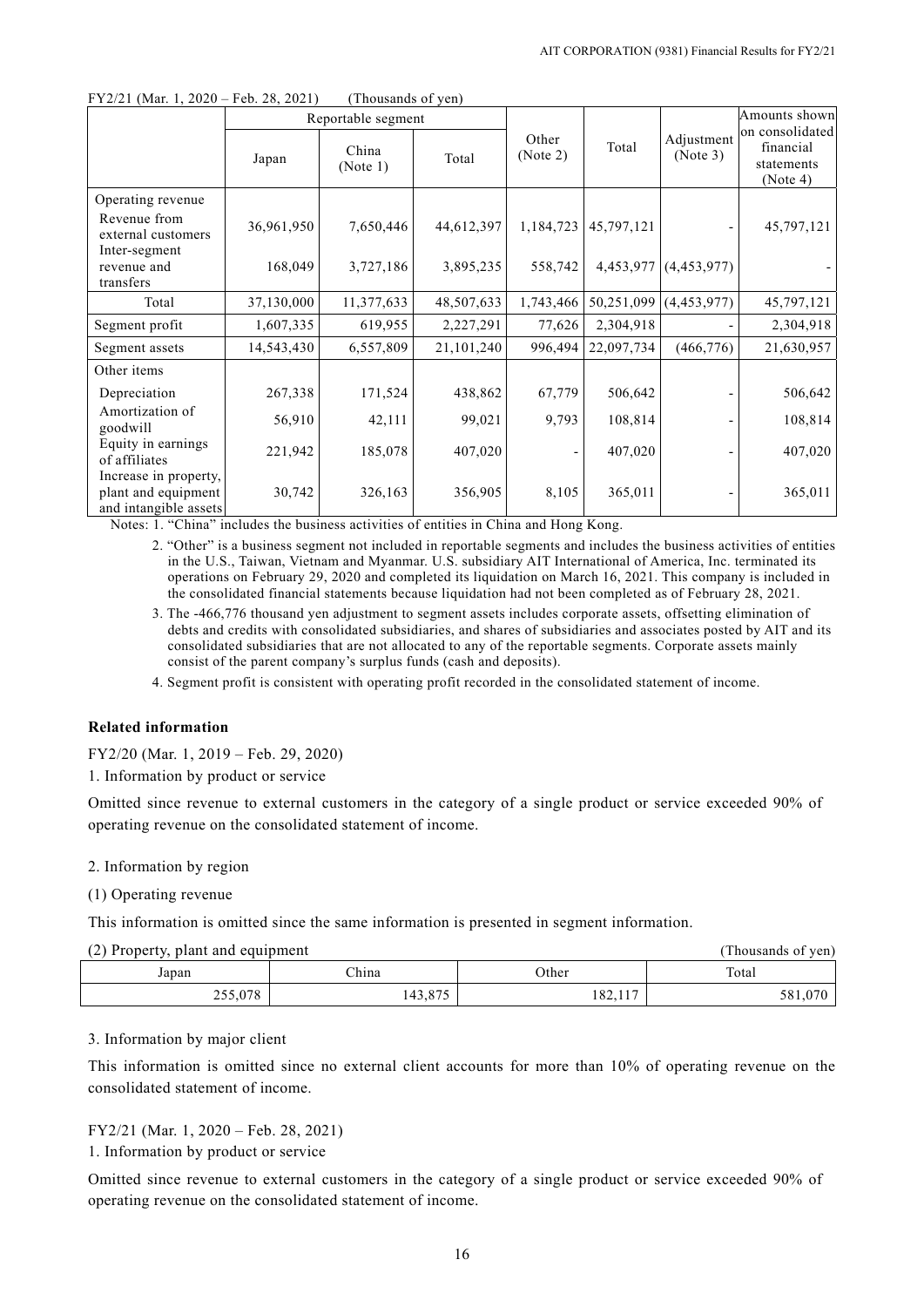# 2. Information by region

### (1) Operating revenue

This information is omitted since the same information is presented in segment information.

| (2) Property, plant and equipment<br>(Thousands of ven) |         |         |         |  |
|---------------------------------------------------------|---------|---------|---------|--|
| Japan                                                   | China   | Other   | Total   |  |
| 216,432                                                 | 403,378 | 154,708 | 774.519 |  |

### 3. Information by major client

This information is omitted since no external client accounts for more than 10% of operating revenue on the consolidated statement of income.

# **Information related to impairment losses on non-current assets for each reportable segment**

Not applicable.

# **Information related to goodwill amortization and the unamortized balance for each reportable segment**

FY2/20 (Mar. 1, 2019 – Feb. 29, 2020)

|                                     |                    |         |         |        |            | (Thousands of yen) |
|-------------------------------------|--------------------|---------|---------|--------|------------|--------------------|
|                                     | Reportable segment |         |         |        |            |                    |
|                                     | Japan              | China   | Total   | Other  | Adjustment | Total              |
| Balance at end of<br>current period | 512,191            | 379,002 | 891,194 | 88,140 |            | 979,334            |

Note: Goodwill amortization is omitted because the same information is presented in segment information.

# FY2/21 (Mar. 1, 2020 – Feb. 28, 2021)

|                                     |                    |         |         |        |            | (Thousands of yen) |
|-------------------------------------|--------------------|---------|---------|--------|------------|--------------------|
|                                     | Reportable segment |         |         |        |            |                    |
|                                     | Japan              | China   | Total   | Other  | Adjustment | Total              |
| Balance at end of<br>current period | 455,281            | 336,890 | 792,172 | 78,346 |            | 870,519            |

Note: Goodwill amortization is omitted because the same information is presented in segment information.

# **Information related to gain on bargain purchase for each reportable segment**

Not applicable.